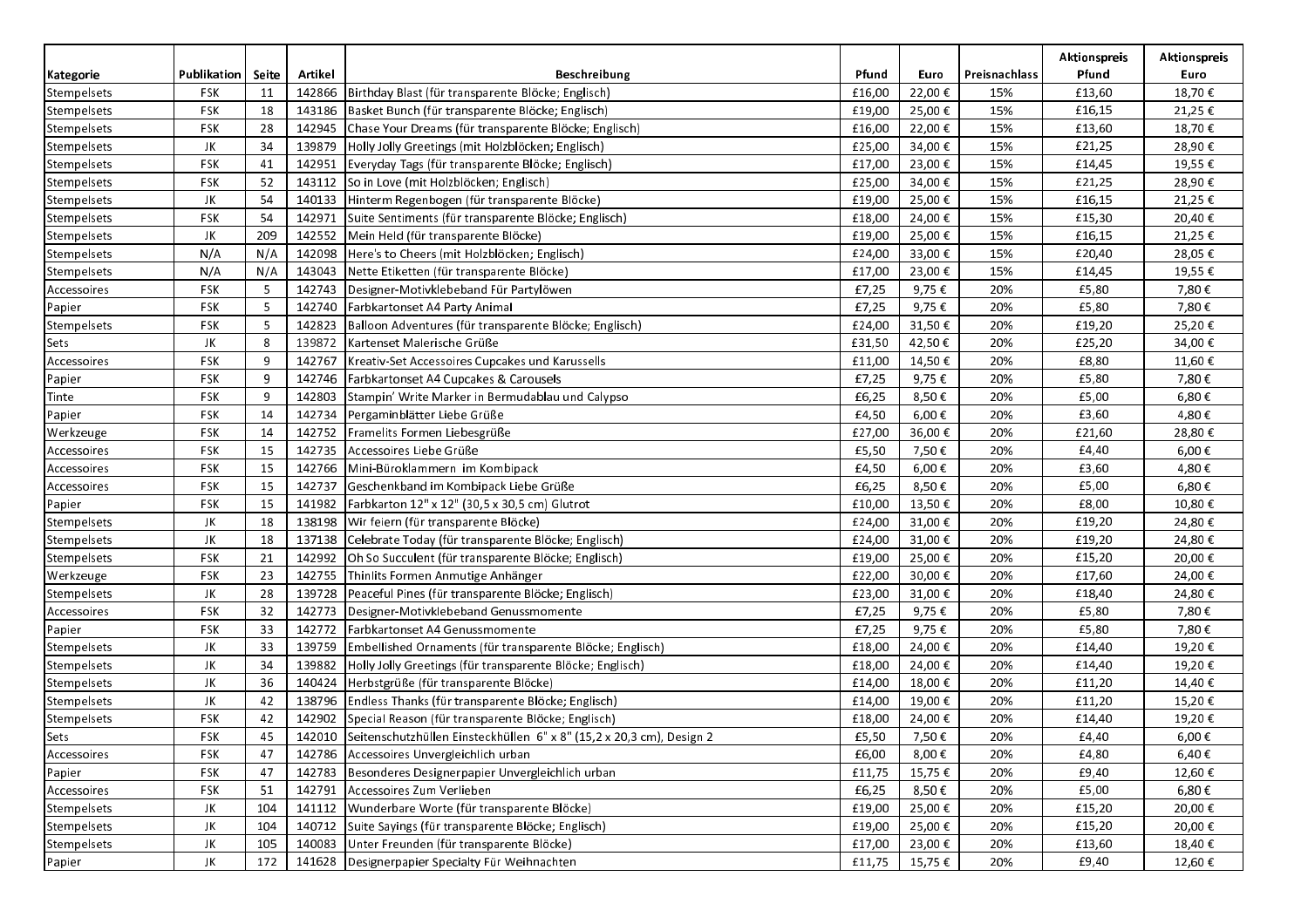| Papier      | JK  | 172 | 141644 | Besonderes Designerpapier Zauberhafte Blüten                   | £11,75 | 15,75€  | 20% | £9,40  | 12,60€ |
|-------------|-----|-----|--------|----------------------------------------------------------------|--------|---------|-----|--------|--------|
| Papier      | JK  | 172 | 141663 | Designerpapier Blumenboutique                                  | £10,00 | 13,50€  | 20% | £8,00  | 10,80€ |
| Papier      | JK  | 173 | 141630 | Designerpapier Festlicher Geburtstag                           | £10,00 | 13,50€  | 20% | £8,00  | 10,80€ |
| Papier      | JK  | 173 | 141640 | Designerpapier Am Meer                                         | £10,00 | 13,50€  | 20% | £8,00  | 10,80€ |
| Papier      | JK  | 173 | 141645 | Designerpapier Marokko                                         | £10,00 | 13,50€  | 20% | £8,00  | 10,80€ |
| Papier      | JK  | 173 | 141660 | Designerpapier Obstgarten                                      | £10,00 | 13,50€  | 20% | £8,00  | 10,80€ |
| Papier      | JK  | 174 | 141408 | Designerpapier im Block Backgrounds In Color 2016-2018         | £20,00 | 26,75€  | 20% | £16,00 | 21,40€ |
| Papier      | JK  | 175 | 133674 | Farbkarton 12" x 12" (30,5 x 30,5 cm) in Kraft                 | £6,50  | 8,50€   | 20% | £5,20  | 6,80€  |
| Papier      | JK  | 175 | 140550 | Glitzerpapier in Kirschblüte                                   | £4,50  | 6,25€   | 20% | £3,60  | 5,00€  |
| Papier      | JK  | 176 | 141698 | Umschlagpapier In Color 2016-2018                              | £10,00 | 13,50€  | 20% | £8,00  | 10,80€ |
| Papier      | JK  | 176 | 141697 | Umschlagpapier In Color 2015-2017                              | £10,00 | 13,50€  | 20% | £8,00  | 10,80€ |
| Accessoires | JK  | 177 | 119246 | Basic Strassschmuck^                                           | £4,50  | 6,25€   | 20% | £3,60  | 5,00€  |
| Accessoires | JK  | 177 | 140559 | Accessoires Schleifen-Drahtclips                               | £5,00  | 6,75€   | 20% | £4,00  | 5,40€  |
| Accessoires | JK  | 178 | 141429 | 5/8" (1,6 cm) Fein gestreiftes Geschenkband in Grasgrün        | £7,25  | 9,75€   | 20% | £5,80  | 7,80€  |
| Accessoires | JK  | 178 | 141430 | 5/8" (1,6 cm) Fein gestreiftes Geschenkband in Ockerbraun      | £7,25  | 9,75€   | 20% | £5,80  | 7,80€  |
| Accessoires | JK  | 178 | 141431 | 5/8" (1,6 cm) Fein gestreiftes Geschenkband in Minzmakrone     | £7,25  | 9,75€   | 20% | £5,80  | 7,80€  |
| Accessoires | JK  | 178 | 141432 | 5/8" (1,6 cm) Fein gestreiftes Geschenkband in Taupe           | £7,25  | 9,75€   | 20% | £5,80  | 7,80€  |
| Accessoires | JK  | 178 | 141433 | 5/8" (1,6 cm) Fein gestreiftes Geschenkband in Melonensorbet   | £7,25  | 9,75€   | 20% | £5,80  | 7,80€  |
| Accessoires | JK  | 179 | 141647 | Designer-Motivklebeband Marokko                                | £7,25  | 9,75€   | 20% | £5,80  | 7,80€  |
| Accessoires | JK  | 179 | 141662 | Dicke Kordel in Grasgrün                                       | £3,25  | 4,25€   | 20% | £2,60  | 3,40€  |
| Accessoires | JK  | 179 | 134575 | Gestreifte Kordel in Bermudablau                               | £2,75  | 3,75€   | 20% | £2,20  | 3,00€  |
| Tinte       | JK  | 181 | 141898 | Wink of Stella Glitzer-Pinselstift Gold                        | £7,25  | 9,50€   | 20% | £5,80  | 7,60€  |
| Werkzeuge   | JK  | 181 | 133777 | Dekoschablonen Herzen & Sterne                                 | £2,75  | 3,50€   | 20% | £2,20  | 2,80€  |
| Klebemittel | JK  | 182 | 103684 | Klebemittelentferner                                           | £3,25  | 4,00€   | 20% | £2,60  | 3,20€  |
| Werkzeuge   | JK  | 186 | 120907 | Stanze Dekoratives Etikett                                     | £16,00 | 22,00€  | 20% | £12,80 | 17,60€ |
| Werkzeuge   | JK  | 186 | 139681 | Elementstanze Eichel                                           | £16,00 | 22,00€  | 20% | £12,80 | 17,60€ |
| Werkzeuge   | JK  | 187 | 135861 | Stanze Sternenkonfetti                                         | £20,00 | 27,00€  | 20% | £16,00 | 21,60€ |
| Werkzeuge   | JK  | 187 | 137415 | Bordürenstanze Herzkonfetti                                    | £20,00 | 27,00€  | 20% | £16,00 | 21,60€ |
| Werkzeuge   | JK  | 187 | 137417 | Stanze Blütenmedaillon                                         | £16,00 | 22,00€  | 20% | £12,80 | 17,60€ |
| Werkzeuge   | JK  | 187 | 138293 | Stanze Mittelgroßer Stern                                      | £14,50 | 19,50€  | 20% | £11,60 | 15,60€ |
| Werkzeuge   | JK  | 188 | 118074 | Elementstanze Eule                                             | £16,00 | 22,00€  | 20% | £12,80 | 17,60€ |
| Werkzeuge   | JK  | 188 | 139682 | Elementstanze Festliche Blüte                                  | £16,00 | 22,00€  | 20% | £12,80 | 17,60€ |
| Werkzeuge   | JK  | 191 | 135853 | Thinlits Formen Zierschachtel für Andenken                     | £30,00 | 40,00€  | 20% | £24,00 | 32,00€ |
| Werkzeuge   | JK  | 191 | 135854 | Thinlits Formen Umschlag für Geschenkkarte und Zierelemente    | £30,00 | 40,00€  | 20% | £24,00 | 32,00€ |
| Werkzeuge   | JK  | 192 | 139665 | Framelits Formen Tannentraum                                   | £24,00 | 33,00€  | 20% | £19,20 | 26,40€ |
| Werkzeuge   | JK  | 192 | 139664 | Framelits Formen Frostige Freunde                              | £24,00 | 33,00€  | 20% | £19,20 | 26,40€ |
| Werkzeuge   | JK  | 195 | 137364 | Textured Impressions Prägeform Herzen                          | £7,00  | 9,00€   | 20% | £5,60  | 7,20€  |
| Werkzeuge   | JK  | 195 | 140592 | Textured Impressions Prägeform Konfettispaß                    | £7,00  | 9,00€   | 20% | £5,60  | 7,20€  |
| Werkzeuge   | JK  | 195 |        | 135817 Textured Impressions Prägeform Glückssterne             | £7,00  | 9,00€   | 20% | £5,60  | 7,20€  |
| Stempelsets | JK  | 14  |        | 141098   Kein Geburtstag ohne Kuchen (für transparente Blöcke) | £18,00 | 24,00€  | 25% | £13,50 | 18,00€ |
| Stempelsets | JK  | 28  | 140538 | O Tannenbaum (für transparente Blöcke)                         | £23,00 | 31,00€  | 25% | £17,25 | 23,25€ |
| Stempelsets | JK  | 30  | 140434 | Es schneit! (für transparente Blöcke)                          | £23,00 | 31,00€  | 25% | £17,25 | 23,25€ |
| Stempelsets | JK  | 33  | 140881 | Zauberhafte Zierde (für transparente Blöcke)                   | £18,00 | 24,00€  | 25% | £13,50 | 18,00€ |
| Stempelsets | JK  | 34  | 140449 | Winterliche Weihnachtsgrüße (für transparente Blöcke)          | £18,00 | 24,00€  | 25% | £13,50 | 18,00€ |
| Stempelsets | JK  | 34  | 140438 | Weihnachtswunder (für transparente Blöcke)                     | £19,00 | 25,00€  | 25% | £14,25 | 18,75€ |
| Stempelsets | FSK | 52  |        | 143216 So in Love (für transparente Blöcke; Englisch)          | £18,00 | 24,00 € | 25% | £13,50 | 18,00€ |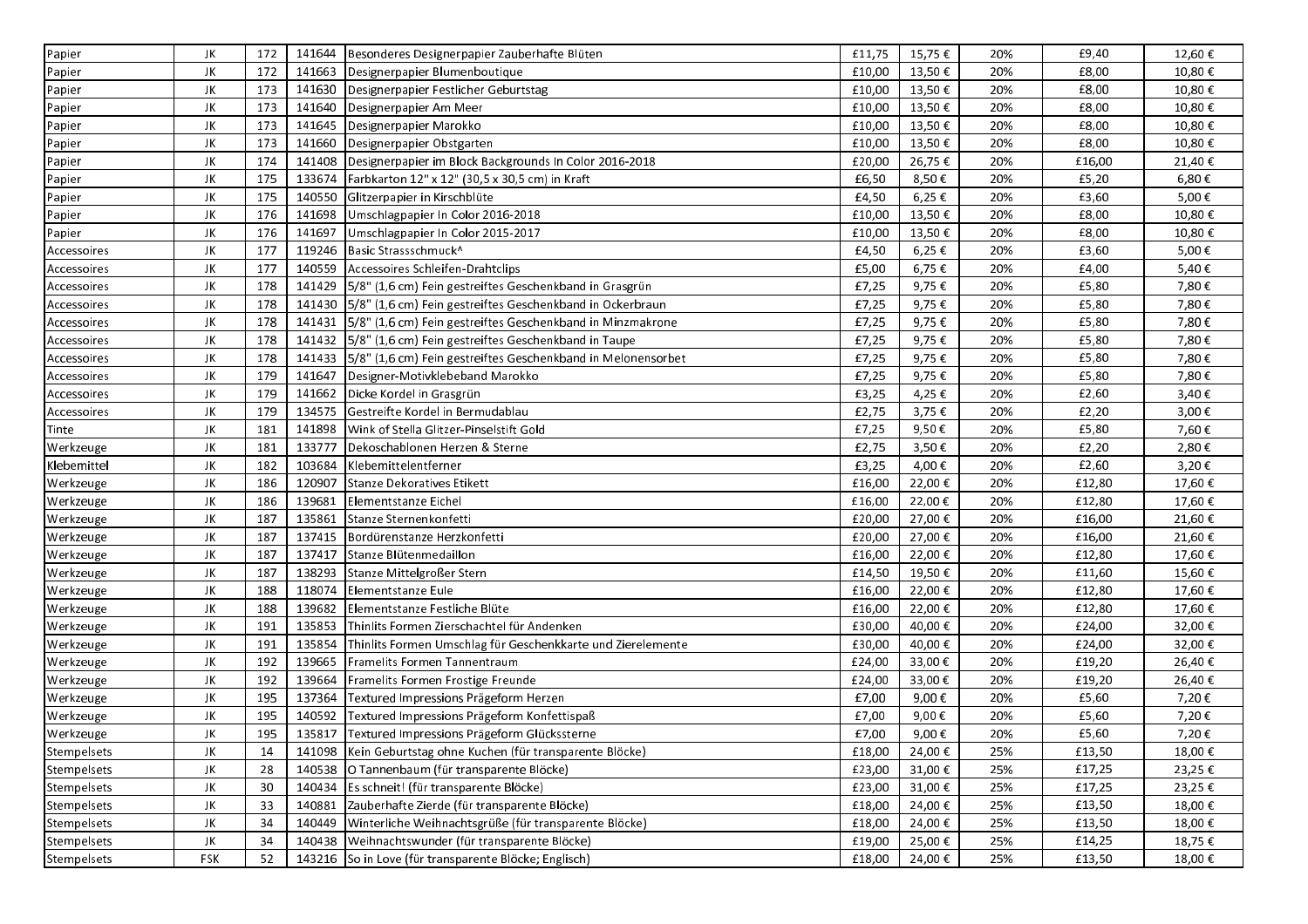| Stempelsets     | JK         | 94  | 141082 | So dankbar (für transparente Blöcke)                          | £19,00 | 25,00€  | 25% | £14,25 | 18,75€       |
|-----------------|------------|-----|--------|---------------------------------------------------------------|--------|---------|-----|--------|--------------|
| Stempelsets     | JK         | 99  | 141118 | Sonnengruß (für transparente Blöcke)                          | £16,00 | 22,00€  | 25% | £12,00 | 16,50€       |
| Stempelsets     | JK         | 107 | 140335 | Bärchengruß (für transparente Blöcke)                         | £20,00 | 27,00€  | 25% | £15,00 | 20,25€       |
| Stempelsets     | JK         | 142 | 140757 | Botanical Blooms (für transparente Blöcke; Englisch)          | £15,00 | 21,00€  | 25% | £11,25 | 15,75€       |
| Stempelsets     | N/A        | N/A | 142101 | Here's to Cheers (für transparente Blöcke; Englisch)          | £17,00 | 23,00€  | 25% | £12,75 | 17,25€       |
| Accessoires     | <b>FSK</b> | 5   | 142775 | Accessoires Für Partylöwen                                    | £6,25  | 8,50€   | 30% | £4,38  | 5,95€        |
| Papier          | <b>FSK</b> | 5   | 142738 | Designerpapier Für Partylöwen                                 | £10,00 | 13,50€  | 30% | £7,00  | 9,45€        |
| Werkzeuge       | FSK        | 5   | 142753 | Thinlits Formen Pop-up-Ballons (Englisch)                     | £30,00 | 40,00€  | 30% | £21,00 | 28,00€       |
| Papier          | <b>FSK</b> | 9   | 142744 | Designerpapier im Block Liebe Grüße                           | £9,00  | 12,25€  | 30% | £6,30  | 8,58€        |
| Werkzeuge       | <b>FSK</b> | 11  | 142763 | Edgelits Formen Sternenfeuer                                  | £18,00 | 24,00€  | 30% | £12,60 | 16,80€       |
| Papier          | <b>FSK</b> | 15  | 142733 | Designerpapier im Block Liebe Grüße                           | £9,00  | 12,25€  | 30% | £6,30  | 8,58€        |
| Werkzeuge       | <b>FSK</b> | 18  | 143228 | Framelits Formen Osterkörbchen                                | £28,00 | 37,50€  | 30% | £19,60 | 26,25€       |
| Papier          | <b>FSK</b> | 21  | 142778 | Designerpapier Sukkulentengarten                              | £10,00 | 13,50€  | 30% | £7,00  | 9,45€        |
| Werkzeuge       | <b>FSK</b> | 30  | 142754 | Framelits Formen T-Shirts                                     | £22,00 | 30,00€  | 30% | £15,40 | 21,00€       |
| Papier          | <b>FSK</b> | 33  | 142770 | Besonderes Designerpapier Genussmomente                       | £11,75 | 15,75€  | 30% | £8,23  | 11,03€       |
| Sets            | <b>FSK</b> | 45  | 142030 | Karten-Kollektion Project Life Celebrate Every Day (Englisch) | £14,50 | 19,50€  | 30% | £10,15 | 13,65€       |
| $\lceil$ Papier | <b>FSK</b> | 51  | 142788 | Designerpapier Zum Verlieben                                  | £10,00 | 13,50€  | 30% | £7,00  | 9,45€        |
| Papier          | <b>FSK</b> | 51  | 142793 | Zierdeckchen in Spitzenoptik                                  | £4,00  | 5,50€   | 30% | £2,80  | 3,85€        |
| Werkzeuge       | <b>FSK</b> | 51  | 142761 | Textured Impressions Prägeform Blütenregen                    | £7,75  | 10,50€  | 30% | £5,43  | 7,35€        |
| Werkzeuge       | <b>FSK</b> | 52  | 142751 | Thinlits Formen Liebe zum Detail                              | £30,00 | 40,00€  | 30% | £21,00 | 28,00€       |
| Papier          | JK         | 172 | 141632 | Besonderes Designerpapier Muster für dich                     | £11,75 | 15,75€  | 30% | £8,23  | 11,03€       |
| Papier          | JK         | 174 | 141657 | Designerpapier im Block Kunterbunt                            | £9,00  | 12,25€  | 30% | £6,30  | 8,58€        |
| Papier          | JK         | 175 | 141674 | Zierdeckchen In Color 2015-2017                               | £5,50  | 7,50€   | 30% | £3,85  | 5,25€        |
| Accessoires     | JK         | 177 | 119247 | Basic Perlenschmuck <sup>^</sup>                              | £4,50  | 6,25€   | 30% | £3,15  | 4,38€        |
| Accessoires     | JK         | 177 | 138389 | Pailletten Signalfarben                                       | £4,50  | 6,25€   | 30% | £3,15  | 4,38€        |
| Accessoires     | JK         | 177 | 138390 | Pailletten Metallfarben                                       | £4,50  | 6,50€   | 30% | £3,15  | 4,55€        |
| Accessoires     | JK         | 177 | 138393 | Designerknöpfe Creme-Flair                                    | £5,50  | 7,50€   | 30% | £3,85  | 5,25€        |
| Werkzeuge       | JK         | 184 | 135863 | Designerknöpfe Nordischer Winter                              | £18,00 | 23,00€  | 30% | £12,60 | 16,10€       |
| Werkzeuge       | JK         | 186 | 140612 | Stanze Dreierlei Blüten                                       | £16,00 | 22,00€  | 30% | £11,20 | 15,40€       |
| Werkzeuge       | JK         | 187 | 139680 | Stanze Schneeflocken                                          | £16,00 | 22,00€  | 30% | £11,20 | 15,40€       |
| Werkzeuge       | JK         | 190 | 140603 | Bürste für Big Shot Stanzformen^                              | £10,00 | 13,50€  | 30% | £7,00  | 9,45€        |
| Werkzeuge       | JK         | 192 | 133723 | Framelits Formen Stern-Kollektion                             | £24,00 | 33,00€  | 30% | £16,80 | 23,10€       |
| Werkzeuge       | JK         | 192 | 141476 | Framelits Formen Wünsch dir was                               | £24,00 | 33,00€  | 30% | £16,80 | 23,10€       |
| Werkzeuge       | JK         | 193 | 140275 | Framelits Formen Bärchengruß                                  | £24,00 | 33,00€  | 30% | £16,80 | 23,10€       |
| Werkzeuge       | JK         | 193 | 140617 | Thinlits Form Sonnenstrahlen                                  | £26,00 | 35,00€  | 30% | £18,20 | 24,50€       |
| Werkzeuge       | JK         | 194 | 140625 | Framelits Formen Pflanzen-Potpourri                           | £30,00 | 40,00€  | 30% | £21,00 | 28,00€       |
| Werkzeuge       | JK         | 194 | 139667 | Thinlits Formen Am Christbaum                                 | £26,00 | 35,00€  | 30% | £18,20 | 24,50€       |
| Werkzeuge       | JK         | 195 | 141713 | Textured Impressions Prägeform Bezaubernde Blüten             | £8,25  | 11,00€  | 30% | £5,78  | 7,70€        |
| Werkzeuge       | <b>FSK</b> | 21  | 142757 | Framelits Formen Sukkulenten                                  | £30,00 | 40,00€  | 40% | £18,00 | 24,00€       |
| Tinte           | <b>FSK</b> | 32  | 142805 | Ombré-Stempelkissen in Pfirsich pur                           | £8,25  | 11,00€  | 40% | £4,95  | $6{,}60 \in$ |
| Werkzeuge       | FSK        | 42  | 142750 | Framelits Formen Blumenkreation                               | £28,00 | 37,50€  | 40% | £16,80 | 22,50€       |
| Sets            | JK         | 160 | 141651 | Projektset Designer-Grußelemente                              | £24,50 | 32,75€  | 40% | £14,70 | 19,65€       |
| Accessoires     | JK         | 179 | 141635 | Designer-Motivklebeband Muster für dich                       | £7,25  | 9,75€   | 40% | £4,35  | 5,85€        |
| Accessoires     | JK         | 179 | 141659 | Designer-Motivklebeband Kunterbunt                            | £7,25  | 9,75€   | 40% | £4,35  | 5,85€        |
| Tinte           | JK         | 180 | 141611 | Ombré-Stempelkissen in Calypso                                | £8,25  | 11,00 € | 40% | £4,95  | 6,60€        |
| Werkzeuge       | JK         | 193 |        | 141475   Framelits Fiesta                                     | £24,00 | 33,00€  | 40% | £14,40 | 19,80€       |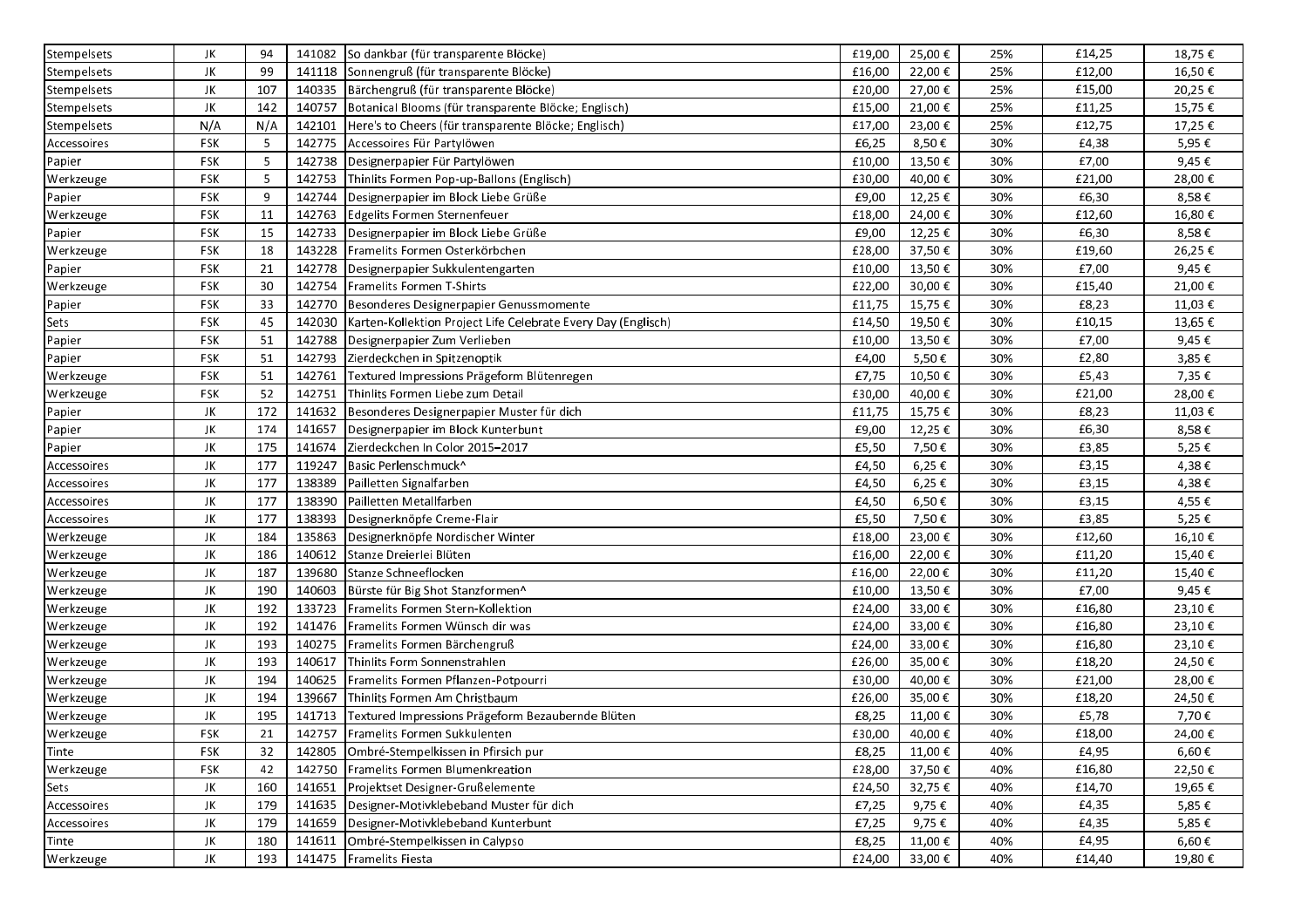| Werkzeuge     | JK         | 194            |        | 140639 Thinlits Formen Party in 3-D                                      | £27,00  | 36,00€  | 40% | £16,20 | 21,60€ |
|---------------|------------|----------------|--------|--------------------------------------------------------------------------|---------|---------|-----|--------|--------|
| Werkzeuge     | JK         | 195            | 141471 | Textured Impressions Prägeform Einfach festlich                          | £7,75   | 10,50€  | 40% | £4,65  | 6,30€  |
| Accessoires   | N/A        | N/A            | 142635 | Glitzer-Prägepulver Glutrot                                              | £5,50   | 7,50€   | 40% | £3,30  | 4,50€  |
| Accessoires   | N/A        | N/A            | 142668 | Glitzer-Prägepulver Smaragdgrün                                          | £5,50   | 7,50€   | 40% | £3,30  | 4,50€  |
| Accessoires   | <b>FSK</b> | 5              | 142742 | 1/8" (3,2 mm) Taft-Geschenkband in Smaragdgrün                           | £5,50   | 7,50€   | 50% | £2,75  | 3,75€  |
| Werkzeuge     | <b>FSK</b> | $\overline{7}$ | 142764 | Stanze Kerzenbordüre                                                     | £20,00  | 27,00€  | 50% | £10,00 | 13,50€ |
| Accessoires   | <b>FSK</b> | 21             | 142781 | 3/8" (1 cm) Geschenkband im Kombipack Sukkulentengarten                  | £8,25   | 11,00€  | 50% | £4,13  | 5,50€  |
| Accessoires   | <b>FSK</b> | 32             | 142741 | Accessoires Zuckerstreusel                                               | £5,00   | 6,75€   | 50% | £2,50  | 3,38€  |
| Accessoires   | <b>FSK</b> | 51             | 142794 | 1-1/4" (3,2 cm) Satinband in Vanille Pur                                 | £5,50   | 7,50€   | 50% | £2,75  | 3,75€  |
| Werkzeuge     | <b>FSK</b> | 55             | 141838 | Framelits Formen Einfach angehängt                                       | £28,00  | 37,50€  | 50% | £14,00 | 18,75€ |
| Accessoires   | JK         | 177            | 141410 | Lack-Akzente In Color 2016-2018                                          | £8,25   | 11,00€  | 50% | £4,13  | 5,50€  |
| Tinte         | JK         | 180            | 141609 | Ombré-Stempelkissen in Himbeerrot                                        | £8,25   | 11,00€  | 50% | £4,13  | 5,50€  |
| Tinte         | JK         | 180            | 141608 | Ombré-Stempelkissen in Bermudablau                                       | £8,25   | 11,00€  | 50% | £4,13  | 5,50€  |
| Werkzeuge     | JK         | 187            | 141472 | Stanze Konfetti                                                          | £16,00  | 22,00€  | 50% | £8,00  | 11,00€ |
| GastgeberIn   | <b>FSK</b> | 3              | 143362 | Expressions imagées (für transparente Blöcke; GastgeberIn) (Französisch) | £12.00* | 16.00*€ |     |        |        |
| GastgeberIn   | <b>FSK</b> | 3              | 143365 | Klare Aussage (für transparente Blöcke; GastgeberIn)                     | £12.00* | 16.00*€ |     |        |        |
| GastgeberIn   | <b>FSK</b> | 3              | 143199 | Iconic Occasions (für transparente Blöcke; GastgeberIn) (Englisch)       | £12.00* | 16.00*€ |     |        |        |
| GastgeberIn   | <b>FSK</b> | 3              | 143196 | Iconic Occasions (mit Holzblöcken; Gastgeberln) (Englisch)               | £16.00* | 22.00*€ |     |        |        |
| GastgeberIn   | <b>FSK</b> | 3              | 143202 | Thankful Life (für transparente Blöcke; Gastgeberln) (Englisch)          | £11.50* | 15.50*€ |     |        |        |
| Produktpakete | FSK        | 4              | 144708 | Produktpaket Balloon Adventures (für transparente Blöcke; Englisch)      | £48,50  | 64,25€  |     |        |        |
| Produktpakete | <b>FSK</b> |                | 144709 | Produktpaket Ballons à l'aventure (für transparente Blöcke; Französisch) | £48,50  | 64,25€  |     |        |        |
| Produktpakete | <b>FSK</b> | 4              | 144710 | Produktpaket Ballonparty (für transparente Blöcke)                       | £48,50  | 64,25€  |     |        |        |
| Stempelsets   | <b>FSK</b> | 5              | 143377 | Ballons à l'aventure (für transparente Blöcke; Französisch)              | £24,00  | 31,50€  |     |        |        |
| Stempelsets   | <b>FSK</b> | 5              | 143380 | Ballonparty (für transparente Blöcke)                                    | £24,00  | 31,50€  |     |        |        |
| Stempelsets   | FSK        | 7              | 142850 | Cake Crazy (für transparente Blöcke; Englisch)                           | £19,00  | 25,00 € |     |        |        |
| Sets          | JK         | 8              | 140406 | Kartenset Watercolor Wishes (Englisch)                                   | £31,50  | 42,50€  |     |        |        |
| Sets          | JK         | 8              | 139871 | Kartenset Pensées au pinceau (Französisch)                               | £31,50  | 42,50€  |     |        |        |
| Stempelsets   | <b>FSK</b> | 9              | 142832 | Carousel Birthday (für transparente Blöcke; Englisch)                    | £17,00  | 23,00€  |     |        |        |
| Stempelsets   | <b>FSK</b> | 9              | 142829 | Carousel Birthday (mit Holzblöcken; Englisch)                            | £24,00  | 33,00€  |     |        |        |
| Produktpakete | FSK        | 10             | 144711 | Produktpaket Lift Me Up (mit Holzblöcken; Englisch)**                    | £47,50  | 63,75€  |     |        |        |
| Produktpakete | <b>FSK</b> | 10             | 144712 | Produktpaket Lift Me Up (für transparente Blöcke; Englisch)**            | £41,25  | 54,75€  |     |        |        |
| Produktpakete | <b>FSK</b> | 10             | 144713 | Produktpaket Gentil remontant (für transparente Blöcke; Französisch)**   | £41,25  | 54,75€  |     |        |        |
| Produktpakete | <b>FSK</b> | 10             | 144714 | Produktpaket Abgehoben (für transparente Blöcke)**                       | £41,25  | 54,75€  |     |        |        |
| Produktpakete | JK         | 11             | 142268 | Produktpaket Birthday Fiesta (für transparente Blöcke; Englisch)         | £38,50  | 52,00€  |     |        |        |
| Produktpakete | <b>FSK</b> | 11             | 144715 | Produktpaket Birthday Blast (Holzblöcke; Englisch)                       | £36,25  | 48,50€  |     |        |        |
| Produktpakete | <b>FSK</b> | 11             | 144716 | Produktpaket Birthday Blast (für transparente Blöcke; Englisch)          | £30,50  | 41,25€  |     |        |        |
| Produktpakete | FSK        | 11             | 144717 | Produktpaket Fête endiablée (für transparente Blöcke; Französisch)       | £30,50  | 41,25€  |     |        |        |
| Produktpakete | <b>FSK</b> | 11             |        | 144718   Produktpaket Geburtstagsfeuerwerk (für transparente Blöcke)     | £30,50  | 41,25€  |     |        |        |
| Stempelsets   | JK         | 11             |        | 141500   Birthday Fiesta (für transparente Blöcke; Englisch)             | £19,00  | 25,00 € |     |        |        |
| Stempelsets   | FSK        | 11             |        | 143393 Fête endiablée (für transparente Blöcke; Französisch)             | £16,00  | 22,00€  |     |        |        |
| Stempelsets   | <b>FSK</b> | 11             | 143396 | Geburtstagsfeuerwerk (für transparente Blöcke)                           | £16,00  | 22,00€  |     |        |        |
| Stempelsets   | FSK        | 11             | 142854 | Birthday Blast (mit Holzblöcken; Englisch)                               | £22,50  | 30,00€  |     |        |        |
| Sets          | FSK        | 13             | 142769 | Projektset Geburtstagshurra                                              | £25,25  | 34,00€  |     |        |        |
| Stempelsets   | <b>FSK</b> | 13             | 143389 | Brillant anniversaire (für transparente Blöcke; Französisch)             | £19,00  | 25,00€  |     |        |        |
| Stempelsets   | <b>FSK</b> | 13             | 143392 | Geburtstagshurra (für transparente Blöcke)                               | £19,00  | 25,00€  |     |        |        |
| Stempelsets   | FSK        | 13             | 142835 | Birthday Bright (für transparente Blöcke; Englisch)                      | £19,00  | 25,00 € |     |        |        |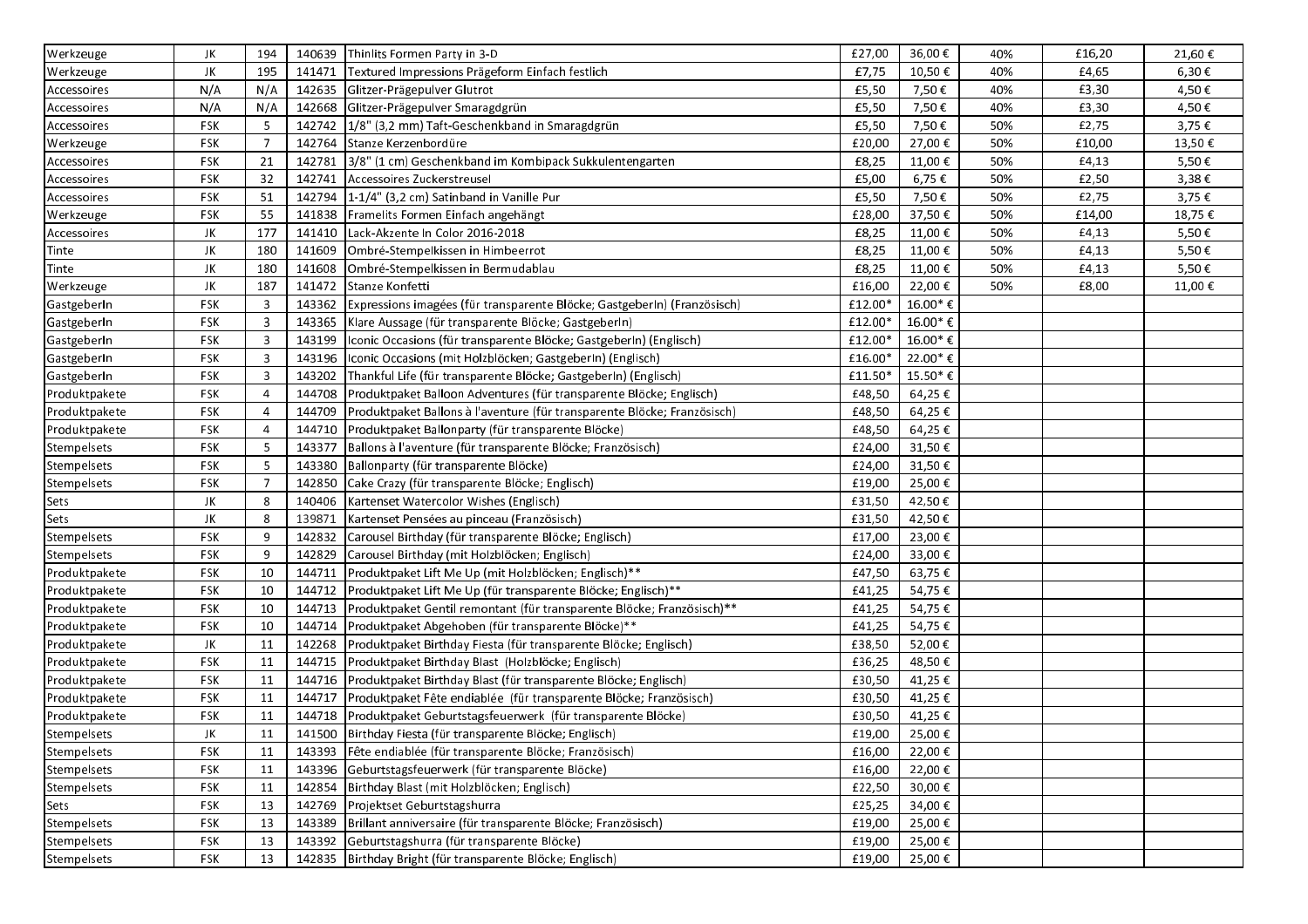| Produktpakete | <b>FSK</b> | 14 |        | 144705   Produktpaket Sealed With Love (für transparente Blöcke; Englisch)      | £41,25 | 54,75€ |  |  |
|---------------|------------|----|--------|---------------------------------------------------------------------------------|--------|--------|--|--|
| Produktpakete | <b>FSK</b> | 14 |        | 144706 Produktpaket Scellée d'un baiser (für transparente Blöcke; Französisch)  | £41,25 | 54,75€ |  |  |
| Produktpakete | <b>FSK</b> | 14 |        | 144707 Produktpaket Mit Gruß und Kuss (für transparente Blöcke)                 | £41,25 | 54,75€ |  |  |
| Stempelsets   | JK         | 14 |        | 141095   Faut fêter ça (für transparente Blöcke)                                | £18,00 | 24,00€ |  |  |
| Stempelsets   | JK         | 14 |        | 140672 Party with Cake (für transparente Blöcke; Englisch)                      | £18,00 | 24,00€ |  |  |
| Stempelsets   | JK         | 14 |        | 140669   Party with Cake (mit Holzblöcken; Englisch)                            | £25,00 | 34,00€ |  |  |
| Stempelsets   | <b>FSK</b> | 15 |        | 143373 Scellée d'un baiser (für transparente Blöcke; Französisch)               | £19,00 | 25,00€ |  |  |
| Stempelsets   | <b>FSK</b> | 15 |        | 143375   Mit Gruß und Kuss (für transparente Blöcke)                            | £19,00 | 25,00€ |  |  |
| Stempelsets   | <b>FSK</b> | 15 | 142815 | Sealed with Love (für transparente Blöcke; Englisch)                            | £19,00 | 25,00€ |  |  |
| Stempelsets   | <b>FSK</b> | 16 | 143623 | Yummy in my Tummy (für transparente Blöcke; Englisch)                           | £15,00 | 21,00€ |  |  |
| Stempelsets   | <b>FSK</b> | 16 | 142922 | Yummy in my Tummy (mit Holzblöcken; Englisch)                                   | £21,00 | 28,00€ |  |  |
| Produktpakete | JK         | 17 | 142284 | Produktpaket Ready to Pop (für transparente Blöcke; Englisch)**                 | £39,50 | 53,00€ |  |  |
| Produktpakete | JK         | 17 | 142285 | Produktpaket Explosion de saveur (für transparente Blöcke)**                    | £39,50 | 53,00€ |  |  |
| Produktpakete | JK         | 17 | 142286 | Produktpaket Pop-ulär (für transparente Blöcke)**                               | £39,50 | 53,00€ |  |  |
| Stempelsets   | <b>FSK</b> | 17 | 142990 | Little Cuties (für transparente Blöcke; Englisch)                               | £15,00 | 20,50€ |  |  |
| Papier        | <b>FSK</b> | 18 | 142776 | Mini-Eierkartons                                                                | £7,25  | 9,75€  |  |  |
| Produktpakete | <b>FSK</b> | 18 | 144731 | Produktpaket Basket Bunch (für transparente Blöcke; Englisch)                   | £42,25 | 56,25€ |  |  |
| Produktpakete | <b>FSK</b> | 18 | 144732 | Produktpaket Panier de Pâques (für transparente Blöcke; Französisch)            | £42,25 | 56,25€ |  |  |
| Produktpakete | <b>FSK</b> | 18 |        | 144733 Produktpaket Osterkörbchen (für transparente Blöcke)                     | £42,25 | 56,25€ |  |  |
| Stempelsets   | JK         | 18 |        | 138196   Fêtes toutes faites (für transparente Blöcke; Französisch)             | £24,00 | 31,00€ |  |  |
| Stempelsets   | <b>FSK</b> | 18 |        | 143436 Panier de Pâques (für transparente Blöcke; Französisch)                  | £19,00 | 25,00€ |  |  |
| Stempelsets   | <b>FSK</b> | 18 |        | 143438 Osterkörbchen (für transparente Blöcke)                                  | £19,00 | 25,00€ |  |  |
| Stempelsets   | JK         | 19 | 140162 | Pile de souhaits (für transparente Blöcke; Französisch)                         | £15,00 | 21,00€ |  |  |
| Stempelsets   | JK         | 19 | 140164 | Süße Stückchen (für transparente Blöcke)                                        | £15,00 | 21,00€ |  |  |
| Stempelsets   | JK         | 19 |        | 138948 Sweet Stack (für transparente Blöcke; Englisch)                          | £15,00 | 21,00€ |  |  |
| Stempelsets   | <b>FSK</b> | 19 |        | 143444   Message pascal (für transparente Blöcke; Französisch)                  | £15,00 | 20,50€ |  |  |
| Stempelsets   | <b>FSK</b> | 19 | 143447 | Auferstanden (für transparente Blöcke)                                          | £15,00 | 20,50€ |  |  |
| Stempelsets   | <b>FSK</b> | 19 | 142987 | Easter Message (für transparente Blöcke; Englisch)                              | £15,00 | 20,50€ |  |  |
| Stempelsets   | <b>FSK</b> | 19 | 142984 | Easter Message (mit Holzblöcken; Englisch)                                      | £21,00 | 28,00€ |  |  |
| Stempelsets   | JK         | 20 | 140102 | Fait maison juste pour toi (für transparente Blöcke; Französisch)               | £16,00 | 22,00€ |  |  |
| Stempelsets   | JK         | 20 | 140105 | Hausgemachte Leckerbissen (für transparente Blöcke)                             | £16,00 | 22,00€ |  |  |
| Stempelsets   | JK         | 20 | 139444 | Homemade For You (für transparente Blöcke; Englisch)                            | £16,00 | 22,00€ |  |  |
| Stempelsets   | JK         | 20 | 138686 | Homemade For You (mit Holzblöcken; Englisch)                                    | £22,00 | 30,00€ |  |  |
| Papier        | <b>FSK</b> | 21 | 142780 | Farbkartonset A4 Sukkulentengarten                                              | £7,25  | 9,75€  |  |  |
| Produktpakete | JK         | 21 | 142283 | Produktpaket Biggest Birthday Ever (für transparente Blöcke; Englisch)          | £42,25 | 57,50€ |  |  |
| Produktpakete | <b>FSK</b> | 21 | 145184 | Produktpaket Oh So Succulent (für transparente Blöcke; Englisch)                | £44,00 | 58,50€ |  |  |
| Produktpakete | <b>FSK</b> | 21 |        | 145185 Produktpaket Si succulent (für transparente Blöcke)                      | £44,00 | 58,50€ |  |  |
| Produktpakete | <b>FSK</b> | 21 |        | 145186   Produktpaket Sukkulente Akzente (für transparente Blöcke; Französisch) | £44,00 | 58,50€ |  |  |
| Stempelsets   | JK         | 21 |        | 141508 Biggest Birthday Ever (für transparente Blöcke; Englisch)                | £23,00 | 31,00€ |  |  |
| Stempelsets   | <b>FSK</b> | 21 |        | 143450 Si succulent (für transparente Blöcke; Französisch)                      | £19,00 | 25,00€ |  |  |
| Stempelsets   | FSK        | 21 |        | 143452 Sukkulente Akzente (für transparente Blöcke)                             | £19,00 | 25,00€ |  |  |
| Sets          | <b>FSK</b> | 22 |        | 143635 Projektset Vertikaler Garten                                             | £20,50 | 28,00€ |  |  |
| Stempelsets   | JK         | 22 | 140192 | Vœux d'anniversaire sans fin (für transparente Blöcke; Französisch)             | £14,00 | 19,00€ |  |  |
| Stempelsets   | JK         | 22 | 140194 | Geburtstagspuzzle (für transparente Blöcke)                                     | £14,00 | 19,00€ |  |  |
| Stempelsets   | JK         | 22 |        | 140273 Endless Birthday Wishes (für transparente Blöcke; Englisch)              | £14,00 | 19,00€ |  |  |
| Stempelsets   | <b>FSK</b> | 22 | 143454 | Accueil florissant (für transparente Blöcke; Französisch)                       | £19,00 | 25,00€ |  |  |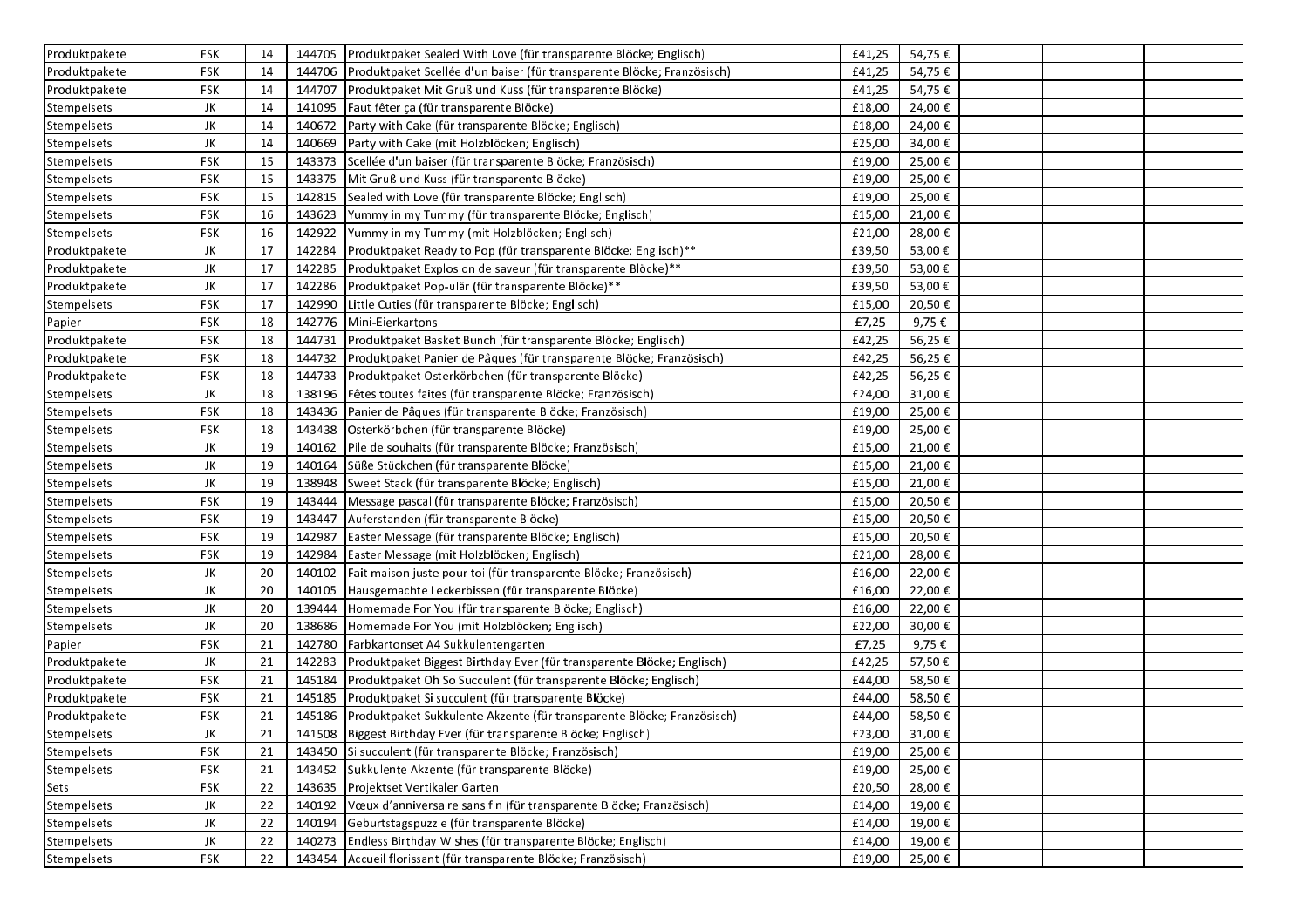| Stempelsets   | <b>FSK</b> | 22 |        | 143456 Vertikaler Garten (für transparente Blöcke)                               | £19,00 | 25,00€  |  |
|---------------|------------|----|--------|----------------------------------------------------------------------------------|--------|---------|--|
| Stempelsets   | <b>FSK</b> | 22 |        | 142996 Vertical Garden (für transparente Blöcke; Englisch)                       | £19,00 | 25,00€  |  |
| Papier        | <b>FSK</b> | 23 |        | 142000 Weiße Geschenkschachteln                                                  | £7,25  | 9,75€   |  |
| Produktpakete | JK         | 23 |        | 142232 Produktpaket Sweet Cupcake (für transparente Blöcke; Englisch)**          | £38,50 | 52,00€  |  |
| Produktpakete | JK         | 23 |        | 142233 Produktpaket Douceurs sucrées (für transparente Blöcke; Französisch)**    | £38,50 | 52,00€  |  |
| Produktpakete | JK         | 23 |        | 142235 Produktpaket Cupcake für dich (für transparente Blöcke)**                 | £38,50 | 52,00€  |  |
| Produktpakete | <b>FSK</b> | 23 |        | 144725 Produktpaket That's The Tag (für transparente Blöcke; Englisch)           | £33,25 | 45,75€  |  |
| Produktpakete | <b>FSK</b> | 23 |        | 144726 Produktpaket Attention spéciale (für transparente Blöcke; Französisch)    | £33,25 | 45,75€  |  |
| Produktpakete | <b>FSK</b> | 23 | 144727 | Produktpaket Angebracht (für transparente Blöcke)                                | £33,25 | 45,75€  |  |
| Stempelsets   | FSK        | 23 | 143412 | Attention spéciale (für transparente Blöcke; Französisch)                        | £15,00 | 21,00€  |  |
| Stempelsets   | <b>FSK</b> | 23 | 143414 | Angebracht (für transparente Blöcke)                                             | £15,00 | 21,00€  |  |
| Stempelsets   | <b>FSK</b> | 23 |        | 142918   That's the Tag (für transparente Blöcke; Englisch)                      | £15,00 | 21,00€  |  |
| Stempelsets   | JK         | 25 |        | 138646   Build a Birthday (für transparente Blöcke; Englisch)                    | £14,00 | 19,00€  |  |
| Produktpakete | <b>FSK</b> | 26 |        | 144728 Produktpaket Dragonfly Dreams (für transparente Blöcke; Englisch)**       | £42,25 | 56,25€  |  |
| Produktpakete | <b>FSK</b> | 26 |        | 144729 Produktpaket Songes de libellule (für transparente Blöcke; Französisch)** | £42,25 | 56,25€  |  |
| Produktpakete | <b>FSK</b> | 26 |        | 144730 Produktpaket Li(e)belleien (für transparente Blöcke)**                    | £42,25 | 56,25€  |  |
| Stempelsets   | JK         | 28 | 140540 | Sapins d'antan (für transparente Blöcke; Französisch)                            | £23,00 | 31,00€  |  |
| Stempelsets   | <b>FSK</b> | 28 | 142942 | Chase Your Dreams (mit Holzblöcken; Englisch)                                    | £22,50 | 30,00€  |  |
| Stempelsets   | <b>FSK</b> | 29 |        | 142939 Lucky Elephant (für transparente Blöcke; Englisch)                        | £12,00 | 16,00€  |  |
| Stempelsets   | <b>FSK</b> | 29 |        | 142936 Lucky Elephant (mit Holzblöcken; Englisch)                                | £15,00 | 20,50€  |  |
| Produktpakete | <b>FSK</b> | 30 |        | 144724 Produktpaket Custom Tee (für transparente Blöcke; Englisch)               | £40,50 | 55,25€  |  |
| Stempelsets   | JK         | 30 |        | 140432 Petit Bonhomme (für transparente Blöcke, Französisch)                     | £23,00 | 31,00€  |  |
| Stempelsets   | JK         | 30 |        | 139738 Snow Place (für transparente Blöcke; Englisch)                            | £23,00 | 31,00€  |  |
| Stempelsets   | <b>FSK</b> | 30 |        | 142916 Custom Tee (für transparente Blöcke; Englisch)                            | £23,00 | 31,50€  |  |
| Stempelsets   | <b>FSK</b> | 31 |        | 143008   Tie Dyed (für transparente Blöcke; Englisch)                            | £24,00 | 33,00€  |  |
| Produktpakete | FSK        | 32 | 145181 | Produktpaket Cool Treats (für transparente Blöcke; Englisch)**                   | £43,00 | 59,25€  |  |
| Produktpakete | <b>FSK</b> | 32 |        | 145182   Produktpaket Souhaits frais (für transparente Blöcke; Französisch)**    | £43,00 | 59,25€  |  |
| Produktpakete | <b>FSK</b> | 32 |        | 145183   Produktpaket Eis, Eis, Baby! (für transparente Blöcke)**                | £43,00 | 59,25€  |  |
| Stempelsets   | JK         | 32 |        | 136877 Magnifique couronne (für transparente Blöcke; Französisch)                | £23,00 | 31,00€  |  |
| Stempelsets   | JK         | 32 | 136879 | Willkommen, Weihnacht! (für transparente Blöcke)                                 | £23,00 | 31,00€  |  |
| Stempelsets   | JK         | 32 | 135047 | Wondrous Wreath (für transparente Blöcke; Englisch)                              | £23,00 | 31,00€  |  |
| Stempelsets   | JK         | 33 |        | 140878   Ravissants ornements (für transparente Blöcke; Französisch)             | £18,00 | 24,00€  |  |
| Stempelsets   | JK         | 33 |        | 139756 Embellished Ornaments (mit Holzblöcken; Englisch)                         | £24,00 | 34,00€  |  |
| Stempelsets   | JK         | 34 |        | 140446 Souhaits de joie (für transparente Blöcke; Französisch)                   | £18,00 | 24,00€  |  |
| Stempelsets   | JK         | 34 |        | 140436 Saison de fêtes (für transparente Blöcke; Französisch)                    | £19,00 | 25,00€  |  |
| Stempelsets   | JK         | 34 |        | 139730 Reason for the Season (für transparente Blöcke; Englisch)                 | £19,00 | 25,00€  |  |
| Stempelsets   | <b>FSK</b> | 34 | 142261 | Day at the Beach (für transparente Blöcke; Englisch)                             | £17,00 | 23,00€  |  |
| Stempelsets   | <b>FSK</b> | 34 |        | 142258 Day at the Beach (mit Holzblöcken; Englisch)                              | £24,00 | 33,00€  |  |
| Stempelsets   | JK         | 35 |        | 142395 Scène de Nativité (für transparente Blöcke; Französisch)                  | £15,00 | 21,00 € |  |
| Stempelsets   | JK         | 35 |        | 142397   Freude der Weihnacht (für transparente Blöcke)                          | £15,00 | 21,00€  |  |
| Stempelsets   | JK         | 35 |        | 141565 Joyful Nativity (für transparente Blöcke; Englisch)                       | £15,00 | 21,00€  |  |
| Stempelsets   | <b>FSK</b> | 35 |        | 142933 Perfect Mix (für transparente Blöcke; Englisch)                           | £17,00 | 23,00€  |  |
| Stempelsets   | <b>FSK</b> | 35 |        | 142930 Perfect Mix (mit Holzblöcken; Englisch)                                   | £24,00 | 33,00€  |  |
| Stempelsets   | JK         | 36 |        | 140422 Merci l'automne (für transparente Blöcke; Französisch)                    | £14,00 | 18,00€  |  |
| Stempelsets   | JK         | 36 |        | 139718 Acorny Thank You (für transparente Blöcke; Englisch)                      | £14,00 | 18,00€  |  |
| Stempelsets   | <b>FSK</b> | 36 |        | 142891 Builder Birdcage (für transparente Blöcke; Englisch)                      | £15,00 | 20,50€  |  |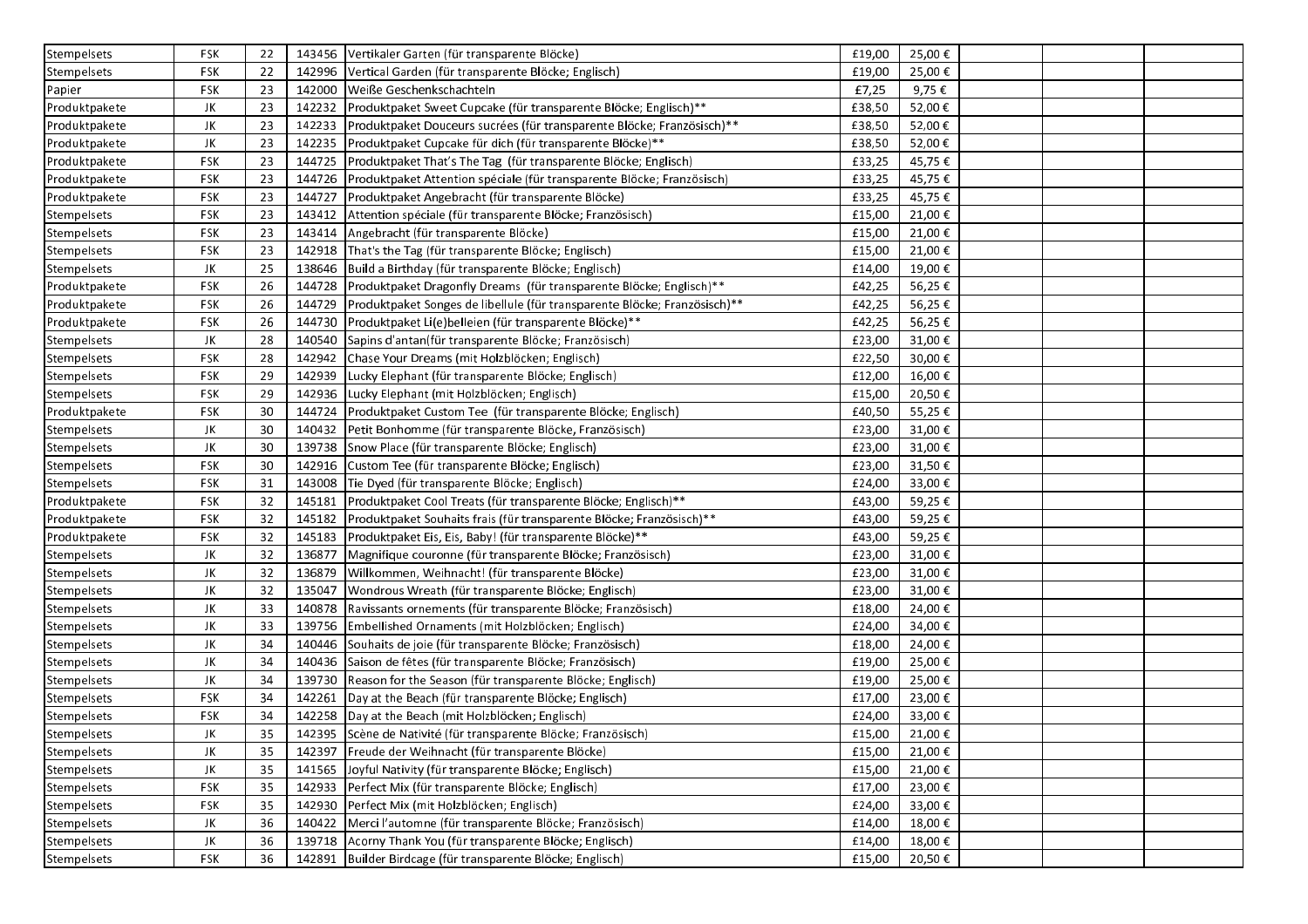| Stempelsets   | <b>FSK</b> | 37 |        | 143010 Just Keep Swimming (für transparente Blöcke; Englisch)              | £14,00 | 19,00€  |  |  |
|---------------|------------|----|--------|----------------------------------------------------------------------------|--------|---------|--|--|
| Stempelsets   | <b>FSK</b> | 38 |        | 142980   Beetles & Bugs (für transparente Blöcke; Englisch)                | £15,00 | 20,50€  |  |  |
| Stempelsets   | FSK        | 39 |        | 142908 Double Take (für transparente Blöcke; Englisch)                     | £31,50 | 42,00€  |  |  |
| Stempelsets   | JK         | 40 |        | 140764 Helping Me Grow (für transparente Blöcke; Englisch)                 | £23,00 | 31,00€  |  |  |
| Stempelsets   | <b>FSK</b> | 41 |        | 143420   Étiquettes du quotidien (für transparente Blöcke; Französisch)    | £17,00 | 23,00€  |  |  |
| Stempelsets   | <b>FSK</b> | 41 |        | 143423 Gelegenheitsgrüße (für transparente Blöcke)                         | £17,00 | 23,00€  |  |  |
| Stempelsets   | <b>FSK</b> | 41 |        | 142948   Everyday Tags (mit Holzblöcken) (Englisch; Englisch)              | £24,00 | 33,00€  |  |  |
| Produktpakete | <b>FSK</b> | 42 |        | 144719 Produktpaket Special Reason (Holzblöcke; Englisch)                  | £47,50 | 64,25€  |  |  |
| Produktpakete | <b>FSK</b> | 42 |        | 144720 Produktpaket Special Reason (für transparente Blöcke; Englisch)     | £41,25 | 55,25€  |  |  |
| Produktpakete | <b>FSK</b> | 42 | 144721 | Produktpaket Raison spéciale (für transparente Blöcke; Französisch)        | £41,25 | 55,25€  |  |  |
| Produktpakete | <b>FSK</b> | 42 | 144722 | Produktpaket Besondere Grüße (für transparente Blöcke)                     | £41,25 | 55,25€  |  |  |
| Stempelsets   | JK         | 42 | 139315 | A World of Thanks (für transparente Blöcke; Englisch)                      | £13,00 | 18,00€  |  |  |
| Stempelsets   | JK         | 42 | 139312 | A World of Thanks (mit Holzblöcken; Englisch)                              | £18,00 | 24,00€  |  |  |
| Stempelsets   | <b>FSK</b> | 42 | 143403 | Raison spéciale (für transparente Blöcke; Französisch)                     | £18,00 | 24,00€  |  |  |
| Stempelsets   | <b>FSK</b> | 42 |        | 143405 Besondere Grüße (für transparente Blöcke)                           | £18,00 | 24,00€  |  |  |
| Stempelsets   | <b>FSK</b> | 42 | 142899 | Special Reason (mit Holzblöcken; Englisch)                                 | £25,00 | 34,00€  |  |  |
| Produktpakete | <b>FSK</b> | 43 |        | 144742   Produktpaket WindowShopping (mit Holzblöcken; Englisch)**         | £49,50 | 63,00€  |  |  |
| Produktpakete | <b>FSK</b> | 43 |        | 144743 Produktpaket Window Shopping (für transparente Blöcke; Englisch)**  | £45,00 | 57,50€  |  |  |
| Produktpakete | <b>FSK</b> | 43 | 144744 | Produktpaket Lèche-vitrine (für transparente Blöcke; Französisch)**        | £45,00 | 57,50€  |  |  |
| Produktpakete | <b>FSK</b> | 43 |        | 144745   Produktpaket Fenster zum Glück (für transparente Blöcke)**        | £45,00 | 57,50€  |  |  |
| Stempelsets   | JK         | 43 |        | 139319   Me = Grateful (für transparente Blöcke; Englisch)                 | £18,00 | 24,00€  |  |  |
| Stempelsets   | JK         | 43 |        | 138786   Me = Grateful (mit Holzblöcken; Englisch)                         | £25,00 | 34,00€  |  |  |
| Stempelsets   | <b>FSK</b> | 44 | 142965 | Sending Thoughts (für transparente Blöcke; Englisch)                       | £18,00 | 24,00€  |  |  |
| Stempelsets   | <b>FSK</b> | 44 | 142962 | Sending Thoughts (mit Holzblöcken; Englisch)                               | £25,00 | 34,00€  |  |  |
| Sets          | <b>FSK</b> | 45 | 142696 | Zubehörset Schnelle Project Life Celebrate Every Day (Englisch)            | £16,25 | 22,00€  |  |  |
| Sets          | <b>FSK</b> | 45 | 142698 | Zubehörset Schnelle Célébrons Chaque Jour Project Life (Französisch)       | £16,25 | 22,00€  |  |  |
| Sets          | <b>FSK</b> | 45 | 142697 | Zubehörset Schnelle Lebe Jeden Tag Project Life                            | £16,25 | 22,00€  |  |  |
| Sets          | <b>FSK</b> | 45 | 142009 | Album Project Life 6" x 8" (15,2 x 20,3 cm) in Smaragdgrün                 | £9,00  | 12,25€  |  |  |
| Stempelsets   | JK         | 45 | 142297 | Amour et affection (für transparente Blöcke; Französisch)                  | £14,00 | 19,00€  |  |  |
| Stempelsets   | JK         | 45 | 142299 | Für Lieblingsmenschen (für transparente Blöcke)                            | £14,00 | 19,00€  |  |  |
| Stempelsets   | JK         | 45 |        | 141545   Love & Affection (für transparente Blöcke; Englisch)              | £14,00 | 19,00€  |  |  |
| Stempelsets   | JK         | 46 | 141062 | Coup de foudre (für transparente Blöcke; Französisch)                      | £16,00 | 22,00€  |  |  |
| Stempelsets   | JK         | 46 |        | 141065 Auf den ersten Blick (für transparente Blöcke)                      | £16,00 | 22,00€  |  |  |
| Stempelsets   | JK         | 46 | 140688 | First Sight (für transparente Blöcke; Englisch)                            | £16,00 | 22,00€  |  |  |
| Stempelsets   | JK         | 46 | 140685 | First Sight (mit Holzblöcken; Englisch)                                    | £22,00 | 30,00€  |  |  |
| Accessoires   | <b>FSK</b> | 47 | 142787 | Designer-Motivklebeband Unvergleichlich urban                              | £4,50  | 6,50€   |  |  |
| Papier        | <b>FSK</b> | 47 | 142785 | Farbkartonset A4 Unvergleichlich urban                                     | £7,25  | 9,75€   |  |  |
| Stempelsets   | JK         | 47 | 139408 | Timeless Love (für transparente Blöcke; Englisch)                          | £15,00 | 21,00€  |  |  |
| Stempelsets   | JK         | 47 |        | 138772 Timeless Love (mit Holzblöcken; Englisch)                           | £21,00 | 28,00 € |  |  |
| Stempelsets   | <b>FSK</b> | 47 | 143071 | Urban District (für transparente Blöcke; Englisch)                         | £17,00 | 23,00€  |  |  |
| Stempelsets   | FSK        | 47 | 143068 | Urban District (mit Holzblöcken; Englisch)                                 | £24,00 | 33,00€  |  |  |
| Produktpakete | <b>FSK</b> | 48 | 144734 | Produktpaket Nailed It (mit Holzblöcken; Englisch)                         | £45,00 | 61,00€  |  |  |
| Produktpakete | <b>FSK</b> | 48 |        | 144735 Produktpaket Nailed It (für transparente Blöcke; Englisch)          | £38,50 | 52,00€  |  |  |
| Produktpakete | <b>FSK</b> | 48 |        | 144736 Produktpaket Les bons outils (für transparente Blöcke; Französisch) | £38,50 | 52,00€  |  |  |
| Produktpakete | FSK        | 48 | 144737 | Produktpaket Hammer! (für transparente Blöcke)                             | £38,50 | 52,00€  |  |  |
| Stempelsets   | FSK        | 48 |        | 143472 Les bons outils (für transparente Blöcke; Französisch)              | £19,00 | 25,00€  |  |  |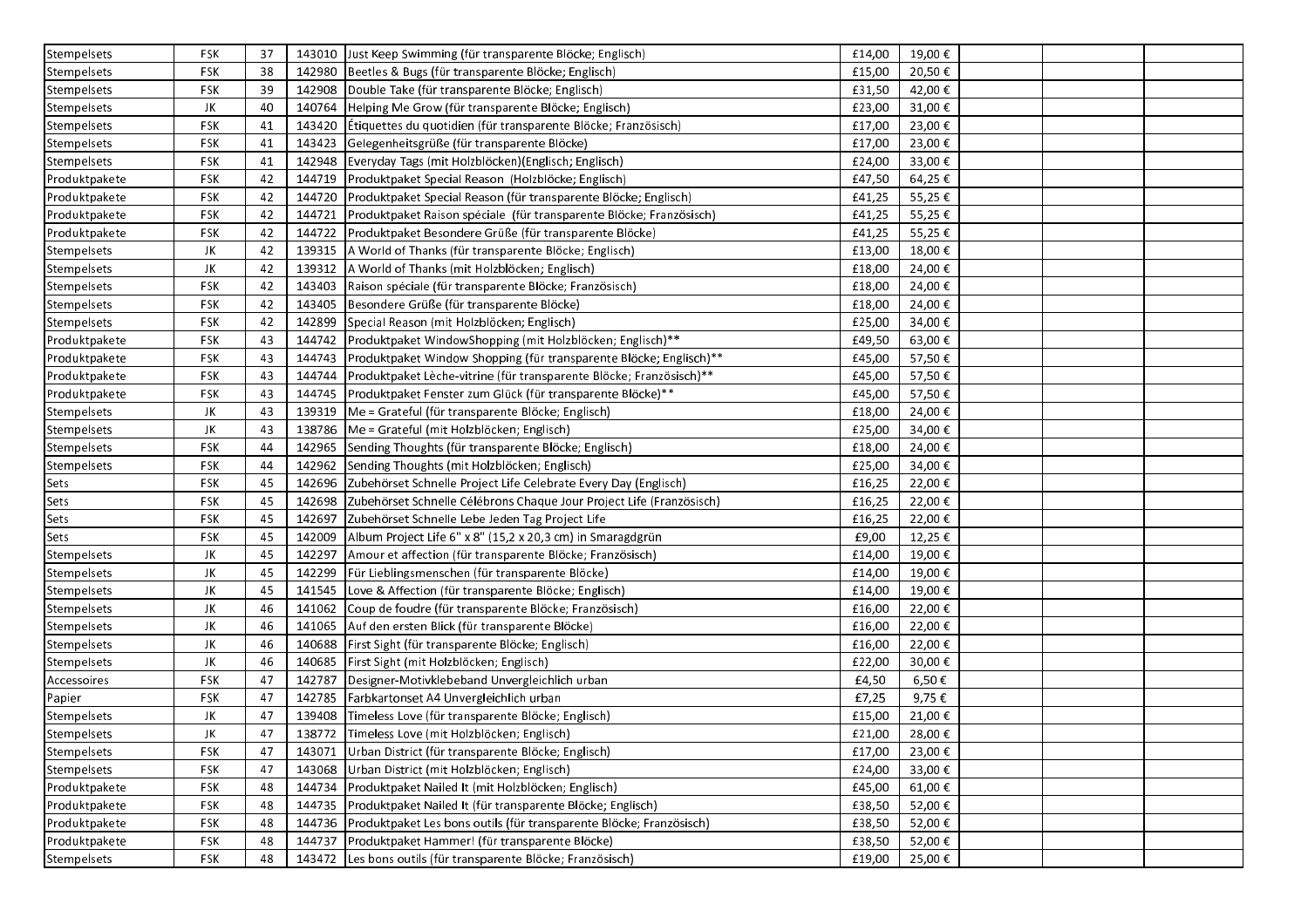| Stempelsets   | <b>FSK</b> | 48 |        | 143475   Hammer! (für transparente Blöcke)                                   | £19,00 | 25,00€ |
|---------------|------------|----|--------|------------------------------------------------------------------------------|--------|--------|
| Stempelsets   | <b>FSK</b> | 48 |        | 143077 Nailed It (für transparente Blöcke; Englisch)                         | £19,00 | 25,00€ |
| Stempelsets   | <b>FSK</b> | 48 |        | 143074 Nailed It (mit Holzblöcken; Englisch)                                 | £26,00 | 35,00€ |
| Werkzeuge     | <b>FSK</b> | 48 |        | 143230 Framelits Formen Werkzeugkasten                                       | £24,00 | 33,00€ |
| Produktpakete | JK         | 49 | 142322 | Produktpaket Flourishing Phrases (mit Holzblöcken; Englisch)**               | £63,00 | 84,50€ |
| Produktpakete | JK         | 49 | 142323 | Produktpaket Flourishing Phrases (für transparente Blöcke)**                 | £53,00 | 72,00€ |
| Produktpakete | JK         | 49 | 142324 | Produktpaket Éclosion de pensées (für transparente Blöcke; Französisch)**    | £53,00 | 72,00€ |
| Produktpakete | JK         | 49 | 142325 | Produktpaket Blühende Worte (für transparente Blöcke)**                      | £53,00 | 72,00€ |
| Produktpakete | JK         | 49 | 143214 | Produktpaket Recht uit het Hart (für transparente Blöcke; Niederländisch)**  | £53,00 | 72,00€ |
| Stempelsets   | <b>FSK</b> | 49 | 143080 | (Everyday Hero (für transparente Blöcke; Englisch)                           | £19,00 | 25,00€ |
| Stempelsets   | JK         | 50 |        | 141856 Strength & Prayers (für transparente Blöcke; Englisch)                | £12,00 | 16,00€ |
| Stempelsets   | JK         | 50 |        | 141853 Strength & Prayers (mit Holzblöcken; Englisch)                        | £15,00 | 21,00€ |
| Papier        | <b>FSK</b> | 51 | 142789 | Farbkartonset 12" x 12" (30,5 x 30,5 cm) Zum Verlieben                       | £10,00 | 13,50€ |
| Stempelsets   | <b>FSK</b> | 51 | 143109 | Falling for You (für transparente Blöcke; Englisch)                          | £19,00 | 25,00€ |
| Stempelsets   | <b>FSK</b> | 51 |        | 143106   Falling for You (mit Holzblöcken; Englisch)                         | £26,00 | 35,00€ |
| Produktpakete | <b>FSK</b> | 52 |        | 144738   Produktpaket So in Love (mit Holzblöcken; Englisch)                 | £49,50 | 66,50€ |
| Produktpakete | <b>FSK</b> | 52 |        | 144739   Produktpaket So in Love (für transparente Blöcke; Englisch)         | £43,00 | 57,50€ |
| Produktpakete | <b>FSK</b> | 52 |        | 144740 Produktpaket Amour fou (für transparente Blöcke; Französisch)         | £43,00 | 57,50€ |
| Produktpakete | <b>FSK</b> | 52 | 144741 | Produktpaket Für immer (für transparente Blöcke)                             | £43,00 | 57,50€ |
| Stempelsets   | <b>FSK</b> | 52 |        | 143485 Amour fou (für transparente Blöcke; Französisch)                      | £18,00 | 24,00€ |
| Stempelsets   | <b>FSK</b> | 52 |        | 143488   Für immer (für transparente Blöcke)                                 | £18,00 | 24,00€ |
| Produktpakete | JK         | 53 | 142315 | Produktpaket Best Birds (für transparente Blöcke; Englisch)**                | £38,50 | 52,00€ |
| Produktpakete | JK         | 53 | 142317 | Produktpaket Envolée de vœux (für transparente Blöcke; Französisch)**        | £38,50 | 52,00€ |
| Produktpakete | JK         | 53 |        | 142318   Produktpaket Vogelhochzeit (für transparente Blöcke)**              | £38,50 | 52,00€ |
| Stempelsets   | <b>FSK</b> | 53 |        | 143183   Love Sparkles (für transparente Blöcke; Englisch)                   | £19,00 | 25,00€ |
| Stempelsets   | <b>FSK</b> | 53 |        | 143114   Love Sparkles (mit Holzblöcken; Englisch)                           | £26,00 | 35,00€ |
| Stempelsets   | JK         | 54 |        | 140196 Une cuillérée de réconfort (mit Holzblöcken; Französisch)             | £12,00 | 16,00€ |
| Stempelsets   | JK         | 54 |        | 140199   Werd schnell gesund (mit Holzblöcken)                               | £12,00 | 16,00€ |
| Stempelsets   | JK         | 54 |        | 138768 Get Well Soup (mit Holzblöcken; Englisch)                             | £12,00 | 16,00€ |
| Stempelsets   | JK         | 54 | 140130 | Les couleurs de l'arc-en-ciel (für transparente Blöcke; Französisch)         | £19,00 | 25,00€ |
| Stempelsets   | JK         | 54 |        | 138770 Over the Rainbow (für transparente Blöcke; Englisch)                  | £19,00 | 25,00€ |
| Stempelsets   | <b>FSK</b> | 54 |        | 143430 Mots coordonnés (für transparente Blöcke; Französisch)                | £18,00 | 24,00€ |
| Stempelsets   | <b>FSK</b> | 54 |        | 143433 Reihenweise Grüße (für transparente Blöcke)                           | £18,00 | 24,00€ |
| Stempelsets   | <b>FSK</b> | 54 |        | 142968   Suite Sentiments (mit Holzblöcken; Englisch)                        | £25,00 | 34,00€ |
| Produktpakete | JK         | 55 | 142319 | Produktpaket Weather Together (für transparente Blöcke) (Englisch)**         | £36,75 | 49,50€ |
| Produktpakete | JK         | 55 | 142320 | Produktpaket Contre vents et marées (für transparente Blöcke; Französisch)** | £36,75 | 49,50€ |
| Produktpakete | JK         | 55 | 142321 | Produktpaket Donnerwetter (für transparente Blöcke)**                        | £36,75 | 49,50€ |
| Produktpakete | JK         | 57 |        | 142326   Produktpaket Foxy Friends (für transparente Blöcke; Englisch)**     | £36,00 | 49,50€ |
| Stempelsets   | JK         | 58 |        | 140052 La grâce de Dieu (für transparente Blöcke: Französisch)               | £15,00 | 21,00€ |
| Stempelsets   | JK         | 58 |        | 140055 Segenswünsche (für transparente Blöcke)                               | £15,00 | 21,00€ |
| Stempelsets   | JK         | 58 |        | 139915   All God's Grace (für transparente Blöcke; Englisch)                 | £15,00 | 21,00€ |
| Stempelsets   | JK         | 58 |        | 138666   All God's Grace (mit Holzblöcken; Englisch)                         | £21,00 | 28,00€ |
| Stempelsets   | JK         | 58 |        | 134030 Something for Baby (für transparente Blöcke; Englisch)                | £20,00 | 27,00€ |
| Stempelsets   | JK         | 58 | 134027 | Something for Baby (mit Holzblöcken; Englisch)                               | £27,00 | 36,00€ |
| Stempelsets   | JK         | 59 | 140120 | Fait avec amour (für transparente Blöcke; Französisch)                       | £23,00 | 30,00€ |
| Stempelsets   | JK         | 59 |        | 140122 Zum Nachwuchs (für transparente Blöcke)                               | £23,00 | 30,00€ |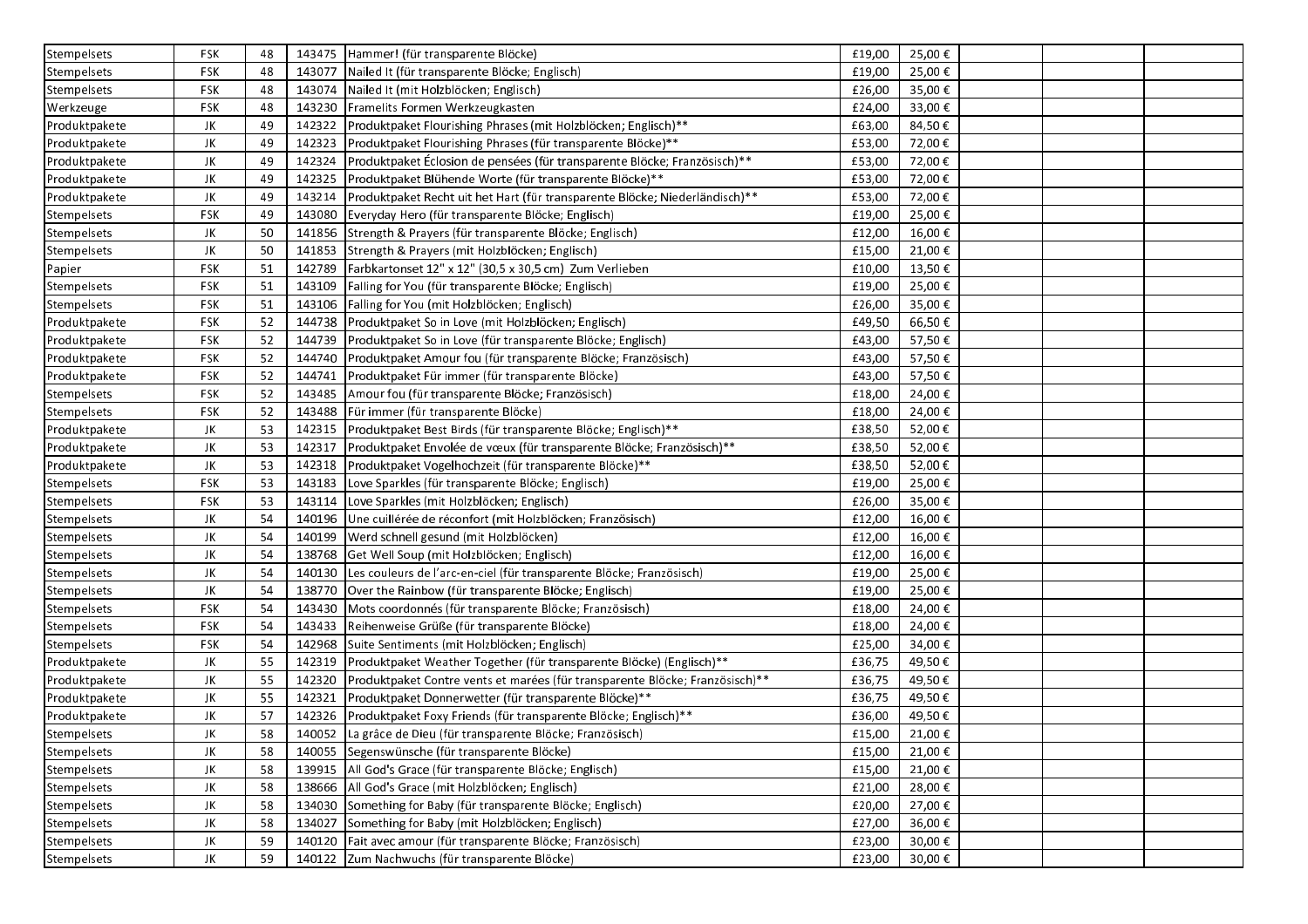| Stempelsets   | JK | 59 |        | 138662 Made with Love (für transparente Blöcke; Englisch)                          | £23,00 | 30,00€ |
|---------------|----|----|--------|------------------------------------------------------------------------------------|--------|--------|
| Stempelsets   | JK | 60 |        | 140645   Balloon Builders (für transparente Blöcke; Englisch)                      | £14,00 | 19,00€ |
| Stempelsets   | JK | 62 |        | 140058   À la ferme (für transparente Blöcke; Französisch)                         | £17,00 | 23,00€ |
| Stempelsets   | JK | 62 | 140061 | Tierische Grüße (für transparente Blöcke)                                          | £17,00 | 23,00€ |
| Stempelsets   | JK | 62 |        | 139328   Barnyard Babies (für transparente Blöcke; Englisch)                       | £17,00 | 23,00€ |
| Stempelsets   | JK | 62 |        | 138664   Barnyard Babies (mit Holzblöcken; Englisch)                               | £24,00 | 33,00€ |
| Produktpakete | JK | 64 | 142327 | Produktpaket Always An Adventure (mit Holzblöcken; Englisch)                       | £40,50 | 54,75€ |
| Produktpakete | JK | 64 | 142726 | Produktpaket Always An Adventure (für transparente Blöcke; Englisch)               | £35,00 | 48,50€ |
| Stempelsets   | JK | 64 | 142525 | Always an Adventure (für transparente Blöcke; Englisch)                            | £15,00 | 21,00€ |
| Stempelsets   | JK | 64 | 141547 | Always an Adventure (mit Holzblöcken; Englisch)                                    | £21,00 | 28,00€ |
| Stempelsets   | JK | 67 | 141718 | Moroccan Nights (für transparente Blöcke; Englisch)                                | £16,00 | 22,00€ |
| Stempelsets   | JK | 67 | 141715 | Moroccan Nights (mit Holzblöcken; Englisch)                                        | £23,00 | 30,00€ |
| Produktpakete | JK | 69 | 142345 | Produktpaket Bunch of Blossoms (für transparente Blöcke; Englisch)**               | £31,50 | 42,25€ |
| Produktpakete | JK | 69 | 142346 | Produktpaket Fleurs en tous genres (für transparente Blöcke; Französisch)**        | £31,50 | 42,25€ |
| Produktpakete | JK | 69 | 142347 | Produktpaket Das blühende Leben (für transparente Blöcke)**                        | £31,50 | 42,25€ |
| Stempelsets   | JK | 70 |        | 138256 Tellement toi (für transparente Blöcke)                                     | £23,00 | 30,00€ |
| Stempelsets   | JK | 70 |        | 138258  Du bist  (für transparente Blöcke)                                         | £23,00 | 30,00€ |
| Stempelsets   | JK | 70 | 137137 | (Crazy about You (für transparente Blöcke; Englisch)                               | £23,00 | 30,00€ |
| Stempelsets   | JK | 70 | 138859 | Crazy about You (für transparente Blöcke; Englisch)                                | £35,00 | 47,00€ |
| Stempelsets   | JK | 70 |        | 138856   Crazy about You (mit Holzblöcken; Englisch)                               | £47,00 | 63,00€ |
| Stempelsets   | JK | 72 |        | 140086 Les grands événements (für transparente Blöcke; Französisch)                | £18,00 | 24,00€ |
| Stempelsets   | JK | 72 |        | 140089   Erfreuliche Ereignisse (für transparente Blöcke)                          | £18,00 | 24,00€ |
| Stempelsets   | JK | 72 | 139381 | Happy Happenings (für transparente Blöcke; Englisch)                               | £18,00 | 24,00€ |
| Stempelsets   | JK | 72 |        | 138734 Happy Happenings (mit Holzblöcken; Englisch)                                | £25,00 | 34,00€ |
| Stempelsets   | JK | 72 |        | 123759 Papillon Potpourri (für transparente Blöcke; Französisch)                   | £14,00 | 18,00€ |
| Stempelsets   | JK | 72 |        | 132058 Papillon Potpourri (mit Holzblöcken; Französisch)                           | £17,00 | 23,00€ |
| Produktpakete | JK | 73 |        | 142330 Produktpaket Thoughtful Banners (für transparente Blöcke; Englisch)**       | £31,50 | 42,25€ |
| Produktpakete | JK | 73 |        | 142331   Produktpaket Banderoles bavardes (für transparente Blöcke; Französisch)** | £31,50 | 42,25€ |
| Produktpakete | JK | 73 | 142332 | Produktpaket Bannerweise Grüße (für transparente Blöcke)**                         | £31,50 | 42,25€ |
| Stempelsets   | JK | 74 | 140074 | Souhaits champêtres (für transparente Blöcke; Französisch)                         | £14,00 | 19,00€ |
| Stempelsets   | JK | 74 | 140077 | Landlust (für transparente Blöcke; Englisch)                                       | £14,00 | 19,00€ |
| Stempelsets   | JK | 74 | 139962 | Cottage Greetings (für transparente Blöcke; Englisch)                              | £14,00 | 19,00€ |
| Stempelsets   | JK | 74 | 138940 | Cottage Greetings (mit Holzblöcken; Englisch)                                      | £23,00 | 31,00€ |
| Produktpakete | JK | 75 | 142342 | Produktpaket Jar of Love (für transparente Blöcke; Englisch)**                     | £48,50 | 65,50€ |
| Produktpakete | JK | 75 | 142343 | Produktpaket Petit pot d'amour (für transparente Blöcke; Französisch)**            | £48,50 | 65,50€ |
| Produktpakete | JK | 75 | 142344 | Produktpaket Glasklare Grüße (für transparente Blöcke)**                           | £48,50 | 65,50€ |
| Produktpakete | JK | 77 | 142354 | Produktpaket Floral Phrases (mit Holzblöcken; Englisch)**                          | £44,00 | 58,50€ |
| Produktpakete | JK | 77 |        | 142355 Produktpaket Floral Phrases (für transparente Blöcke; Englisch)**           | £37,75 | 51,25€ |
| Produktpakete | JK | 77 |        | 142356   Produktpaket Pensées florales (für transparente Blöcke; Französisch)**    | £37,75 | 51,25€ |
| Produktpakete | JK | 77 | 142357 | Produktpaket Florale Grüße (für transparente Blöcke)**                             | £37,75 | 51,25€ |
| Stempelsets   | JK | 78 | 141085 | Souhaits à volonté (für transparente Blöcke; Französisch)                          | £23,00 | 30,00€ |
| Stempelsets   | JK | 78 | 141088 | Geniale Grüße (für transparente Blöcke)                                            | £23,00 | 30,00€ |
| Stempelsets   | JK | 78 | 140706 | Greatest Greetings (für transparente Blöcke; Englisch)                             | £23,00 | 30,00€ |
| Stempelsets   | JK | 78 | 140703 | Greatest Greetings (mit Holzblöcken; Englisch)                                     | £30,00 | 40,00€ |
| Produktpakete | JK | 79 | 142335 | Produktpaket Banners for You (für transparente Blöcke; Englisch)**                 | £43,00 | 59,25€ |
| Produktpakete | JK | 79 |        | 142336 Produktpaket Banderoles pour vous (für transparente Blöcke; Französisch)**  | £43,00 | 59,25€ |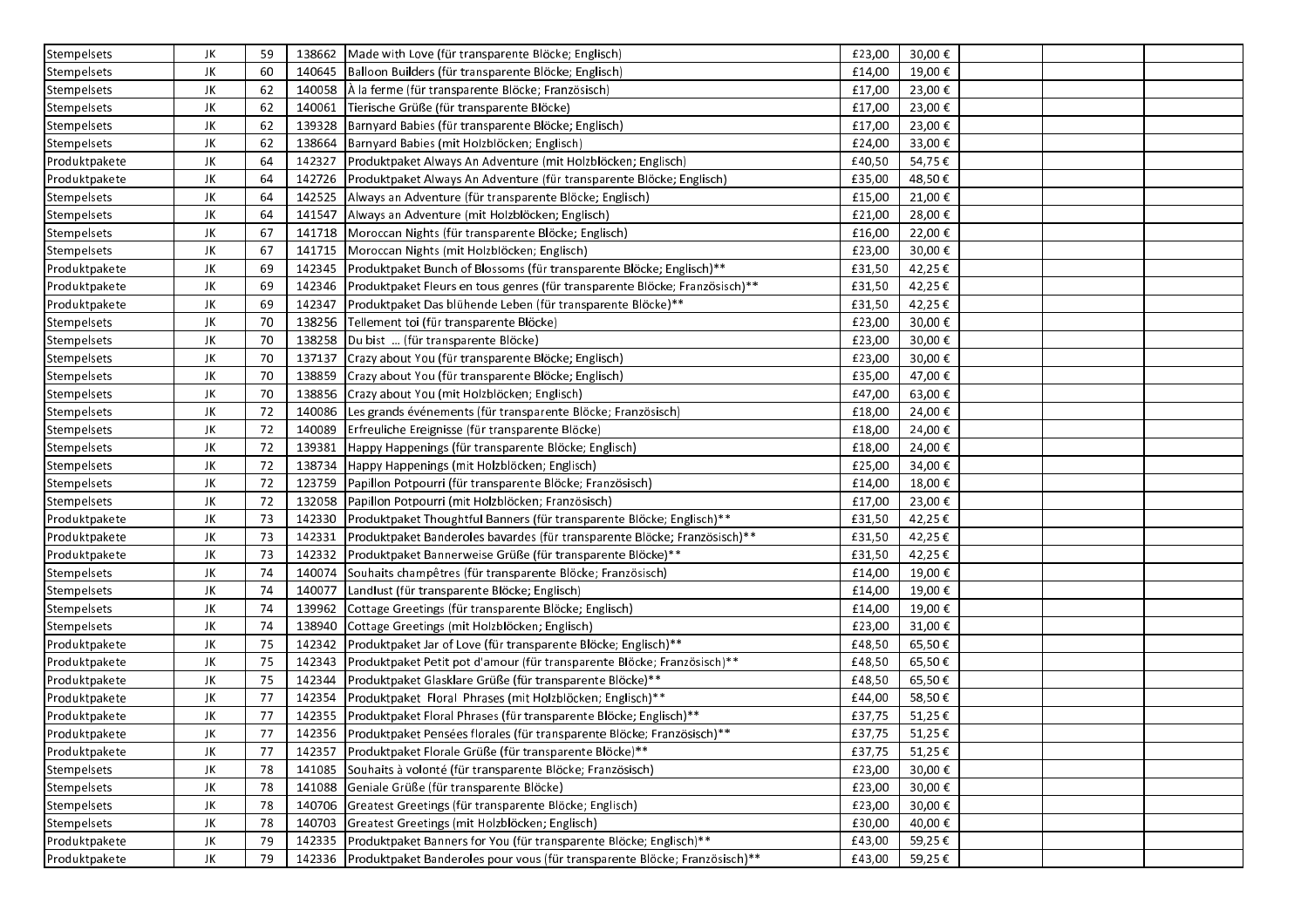| Produktpakete | JK | 79  |        | 142337   Produktpaket Bannereien (für transparente Blöcke)**                | £43,00 | 59,25€ |  |  |
|---------------|----|-----|--------|-----------------------------------------------------------------------------|--------|--------|--|--|
| Stempelsets   | JK | 80  |        | 139309 You're Sublime (für transparente Blöcke; Englisch)                   | £17,00 | 23,00€ |  |  |
| Stempelsets   | JK | 80  |        | 138732 You're Sublime (mit Holzblöcken; Englisch)                           | £24,00 | 33,00€ |  |  |
| Stempelsets   | JK | 81  |        | 138228 A.T.P.C. (für transparente Blöcke; Englisch)                         | £23,00 | 30,00€ |  |  |
| Stempelsets   | JK | 81  |        | 138230 Geschenk deiner Wahl (für transparente Blöcke)                       | £23,00 | 30,00€ |  |  |
| Stempelsets   | JK | 81  |        | 139145   K.J.E.G.* (für transparente Blöcke; Niederländisch)                | £23,00 | 30,00€ |  |  |
| Stempelsets   | JK | 81  |        | 137159 B.Y.O.P. (für transparente Blöcke; Englisch)                         | £23,00 | 30,00€ |  |  |
| Stempelsets   | JK | 82  | 139356 | Gift from the Garden (für transparente Blöcke; Englisch)                    | £17,00 | 23,00€ |  |  |
| Stempelsets   | JK | 82  | 138718 | Gift from the Garden (mit Holzblöcken; Englisch)                            | £24,00 | 33,00€ |  |  |
| Stempelsets   | JK | 86  | 133155 | Petite Petals (für transparente Blöcke; Englisch)                           | £11,00 | 15,00€ |  |  |
| Stempelsets   | JK | 86  | 133152 | Petite Petals (mit Holzblöcken; Englisch)                                   | £14,00 | 19,00€ |  |  |
| Stempelsets   | JK | 86  | 140064 | Coffret de souhaits (für transparente Blöcke; Französisch)                  | £15,00 | 21,00€ |  |  |
| Stempelsets   | JK | 86  | 140066 | Grußelemente (für transparente Blöcke)                                      | £15,00 | 21,00€ |  |  |
| Stempelsets   | JK | 86  | 138946 | Tin of Cards (für transparente Blöcke; Englisch)                            | £15,00 | 21,00€ |  |  |
| Stempelsets   | JK | 88  | 141894 | Beautiful Banners (für transparente Blöcke; Englisch)                       | £17,00 | 23,00€ |  |  |
| Stempelsets   | JK | 88  | 141891 | Beautiful Banners (mit Holzblöcken; Englisch)                               | £24,00 | 33,00€ |  |  |
| Produktpakete | JK | 89  | 142333 | Produktpaket Badges & Banners (mit Holzblöcken; Englisch)                   | £36,00 | 49,50€ |  |  |
| Produktpakete | JK | 89  | 142334 | Produktpaket Badges & Banners (für transparente Blöcke; Englisch)           | £29,50 | 40,50€ |  |  |
| Produktpakete | JK | 89  | 142657 | Produktpaket Badges et banderoles (für transparente Blöcke; Französisch)    | £29,50 | 40,50€ |  |  |
| Produktpakete | JK | 89  | 142658 | Produktpaket Gut gewappnet (für transparente Blöcke)                        | £29,50 | 40,50€ |  |  |
| Stempelsets   | JK | 90  | 141888 | Superstar (für transparente Blöcke; Englisch)                               | £15,00 | 21,00€ |  |  |
| Stempelsets   | JK | 90  | 141885 | Superstar (mit Holzblöcken; Englisch)                                       | £21,00 | 28,00€ |  |  |
| Produktpakete | JK | 91  | 142349 | Produktpaket Shooting Star (mit Holzblöcken; Englisch)                      | £42,25 | 56,50€ |  |  |
| Produktpakete | JK | 91  | 142350 | Produktpaket Shooting Star (für transparente Blöcke; Englisch)              | £36,00 | 49,50€ |  |  |
| Produktpakete | JK | 91  | 142351 | Produktpaket Étoile filante (für transparente Blöcke; Französisch)          | £36,00 | 49,50€ |  |  |
| Produktpakete | JK | 91  | 142352 | Produktpaket Für Himmelsstürmer (für transparente Blöcke)                   | £36,00 | 49,50€ |  |  |
| Stempelsets   | JK | 91  | 142431 | Etoile filante (für transparente Blöcke; Französisch)                       | £16,00 | 22,00€ |  |  |
| Stempelsets   | JK | 91  | 142434 | Für Himmelsstürmer (für transparente Blöcke)                                | £16,00 | 22,00€ |  |  |
| Stempelsets   | JK | 91  | 141619 | Shooting Star (für transparente Blöcke; Englisch)                           | £16,00 | 22,00€ |  |  |
| Stempelsets   | JK | 91  |        | 141616 Shooting Star (mit Holzblöcken; Englisch)                            | £23,00 | 30,00€ |  |  |
| Stempelsets   | JK | 94  | 140068 | Cercle printanier (für transparente Blöcke; Französisch)                    | £14,00 | 19,00€ |  |  |
| Stempelsets   | JK | 94  | 140071 | Frühlingsreigen (für transparente Blöcke)                                   | £14,00 | 19,00€ |  |  |
| Stempelsets   | JK | 94  | 138964 | Circle of Spring (für transparente Blöcke; Englisch)                        | £14,00 | 19,00€ |  |  |
| Stempelsets   | JK | 94  | 141079 | Tant de mercis (für transparente Blöcke; Französisch)                       | £19,00 | 25,00€ |  |  |
| Stempelsets   | JK | 94  | 140691 | Grateful Bunch (für transparente Blöcke; Englisch)                          | £19,00 | 25,00€ |  |  |
| Produktpakete | JK | 97  | 142338 | Produktpaket Sunshine Sayings (mit Holzblöcken; Englisch)**                 | £46,75 | 63,75€ |  |  |
| Produktpakete | JK | 97  | 142339 | Produktpaket Sunshine Saying (für transparente Blöcke; Englisch)**          | £40,50 | 54,75€ |  |  |
| Produktpakete | JK | 97  | 142340 | Produktpaket Souhaits et vœux (für transparente Blöcke; Französisch)**      | £40,50 | 54,75€ |  |  |
| Produktpakete | JK | 97  |        | 142341   Produktpaket Grüße voller Sonnenschein (für transparente Blöcke)** | £40,50 | 54,75€ |  |  |
| Stempelsets   | JK | 98  | 139361 | From Land to Sea (für transparente Blöcke; Englisch)                        | £17,00 | 23,00€ |  |  |
| Stempelsets   | JK | 98  |        | 138720 From Land to Sea (mit Holzblöcken; Englisch)                         | £24,00 | 33,00€ |  |  |
| Stempelsets   | JK | 98  |        | 141930 Lovely Stitching (für transparente Blöcke; Englisch)                 | £15,00 | 21,00€ |  |  |
| Stempelsets   | JK | 99  |        | 141115 Souhaits rayonnants (für transparente Blöcke; Französisch)           | £16,00 | 22,00€ |  |  |
| Stempelsets   | JK | 99  | 140725 | Sunburst Sayings (für transparente Blöcke; Englisch)                        | £16,00 | 22,00€ |  |  |
| Stempelsets   | JK | 99  | 140722 | Sunburst Sayings (mit Holzblöcken; Englisch)                                | £23,00 | 30,00€ |  |  |
| Stempelsets   | JK | 103 | 142421 | Souhaits en scène (für transparente Blöcke)                                 | £17,00 | 23,00€ |  |  |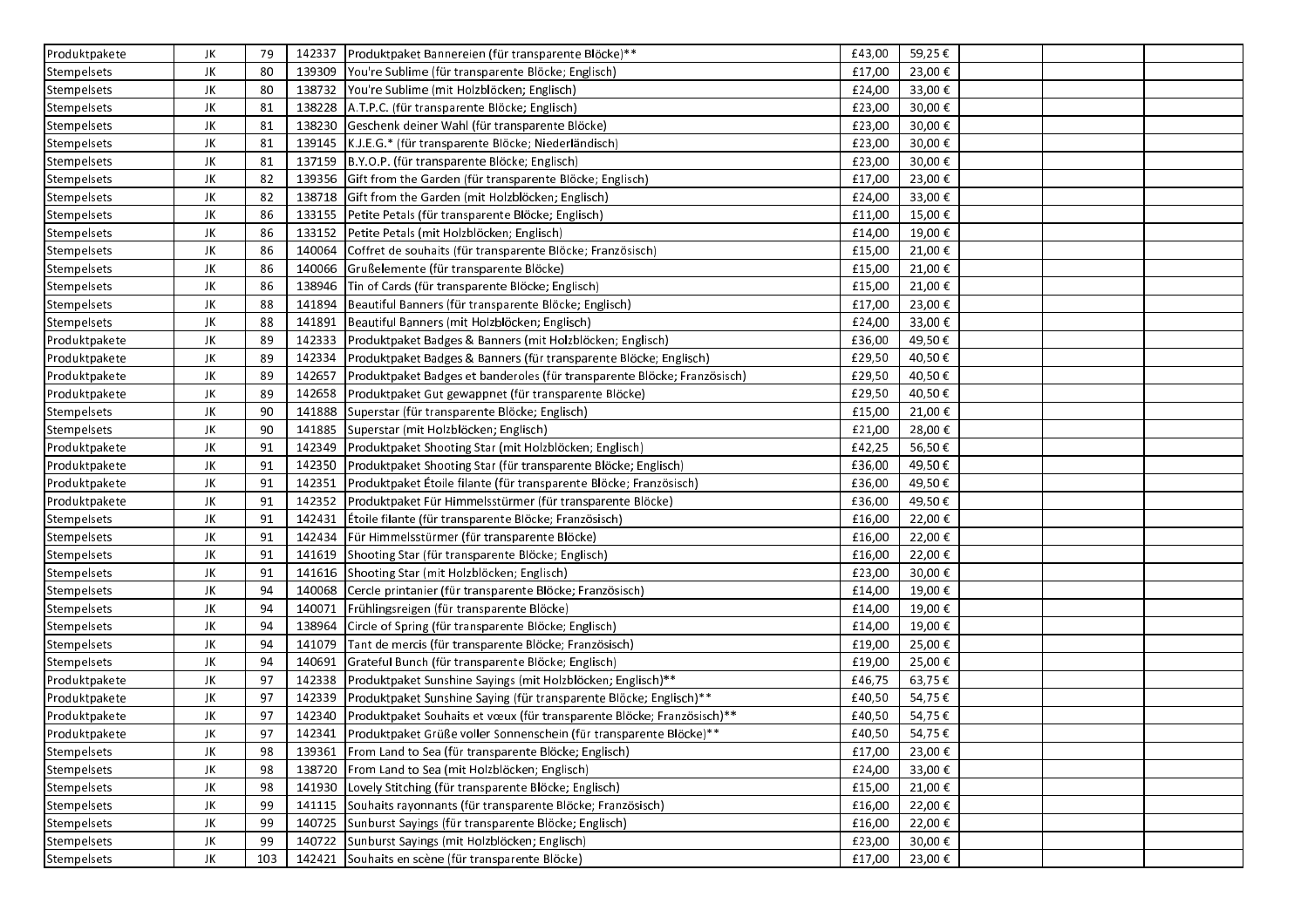| Stempelsets   | JK | 103 |        | 142424 Post für dich (für transparente Blöcke; Französisch)        | £17,00  | 23,00€  |  |  |
|---------------|----|-----|--------|--------------------------------------------------------------------|---------|---------|--|--|
| Stempelsets   | JK | 103 |        | 141602 Scenic Sayings (für transparente Blöcke; Englisch)          | £17,00  | 23,00€  |  |  |
| Stempelsets   | JK | 103 |        | 141599 Scenic Sayings (mit Holzblöcken; Englisch)                  | £24,00  | 33,00€  |  |  |
| Stempelsets   | JK | 104 | 141109 | Encore des souhaits (für transparente Blöcke; Französisch)         | £19,00  | 25,00€  |  |  |
| Stempelsets   | JK | 104 | 140709 | Suite Sayings (mit Holzblöcken; Englisch)                          | £26,00  | 35,00€  |  |  |
| Stempelsets   | JK | 105 | 140080 | En toute amitié (für transparente Blöcke; Französisch)             | £17,00  | 23,00€  |  |  |
| Stempelsets   | JK | 105 | 139579 | Friendly Wishes (für transparente Blöcke; Englisch)                | £17,00  | 23,00€  |  |  |
| Stempelsets   | JK | 105 | 138698 | Friendly Wishes (mit Holzblöcken; Englisch)                        | £24,00  | 33,00€  |  |  |
| Stempelsets   | JK | 107 | 140332 | Câlinourson (für transparente Blöcke; Französisch)                 | £20,00  | 27,00€  |  |  |
| Stempelsets   | JK | 107 | 139546 | Bear Hugs (für transparente Blöcke; Englisch)                      | £20,00  | 27,00€  |  |  |
| Stempelsets   | JK | 107 | 139543 | Bear Hugs (mit Holzblöcken; Englisch)                              | £27,00  | 37,00€  |  |  |
| Stempelsets   | JK | 110 | 141882 | Every Occasion (für transparente Blöcke; Englisch)                 | £19,00  | 25,00€  |  |  |
| Stempelsets   | JK | 110 | 141879 | Every Occasion (mit Holzblöcken; Englisch)                         | £26,00  | 35,00€  |  |  |
| Stempelsets   | JK | 116 | 134513 | Traveler (für transparente Blöcke; Englisch)                       | £18,00  | 24,00€  |  |  |
| Stempelsets   | JK | 116 |        | 134510 Traveler (mit Holzblöcken; Englisch)                        | £25,00  | 34,00€  |  |  |
| Stempelsets   | JK | 117 | 141741 | Places You'll Go (für transparente Blöcke; Englisch)               | £14,00  | 19,00€  |  |  |
| Stempelsets   | JK | 123 | 130517 | Gorgeous Grunge (für transparente Blöcke; Englisch)                | £18,00  | 24,00€  |  |  |
| Stempelsets   | JK | 123 | 130514 | Gorgeous Grunge (mit Holzblöcken; Englisch)                        | £22,00  | 30,00€  |  |  |
| Stempelsets   | JK | 123 | 142499 | Bordures et boutures (für transparente Blöcke)                     | £19,00  | 25,00€  |  |  |
| Stempelsets   | JK | 123 | 142497 | Bordüren und mehr (für transparente Blöcke)                        | £19,00  | 25,00€  |  |  |
| Stempelsets   | JK | 123 | 141932 | Mixed Borders (für transparente Blöcke; Englisch)                  | £19,00  | 25,00€  |  |  |
| Stempelsets   | JK | 124 | 141746 | Pineapple (für transparente Blöcke; Englisch)                      | £13,00  | 17,00€  |  |  |
| Stempelsets   | JK | 124 | 141743 | Pineapple (mit Holzblöcken; Englisch)                              | £16,00  | 22,00€  |  |  |
| Stempelsets   | JK | 124 | 139864 | Writing Notes (für transparente Blöcke; Englisch)                  | £13,00  | 18,00€  |  |  |
| Stempelsets   | JK | 124 | 138954 | Writing Notes (mit Holzblöcken; Englisch)                          | £18,00  | 24,00€  |  |  |
| Produktpakete | JK | 127 | 142328 | Produktpaket Falling Flowers (mit Holzblöcken; Englisch)**         | £47,50  | 64,25€  |  |  |
| Produktpakete | JK | 127 | 142329 | Produktpaket Falling Flowers (für transparente Blöcke; Englisch)** | £41,25  | 55,25€  |  |  |
| Stempelsets   | JK | 129 | 140754 | In the Meadow (für transparente Blöcke; Englisch)                  | £18,00  | 24,00€  |  |  |
| Stempelsets   | JK | 129 | 140751 | In the Meadow (mit Holzblöcken; Englisch)                          | £25,00  | 34,00€  |  |  |
| Stempelsets   | JK | 130 |        | 139365 The Wilderness Awaits (für transparente Blöcke; Englisch)   | £16,00  | 22,00€  |  |  |
| Stempelsets   | JK | 130 | 138962 | The Wilderness Awaits (mit Holzblöcken; Englisch)                  | £22,00  | 30,00€  |  |  |
| Stempelsets   | JK | 133 | 126697 | Wetlands (für transparente Blöcke; Englisch)                       | £16,00  | 23,00€  |  |  |
| Stempelsets   | JK | 133 | 126695 | Wetlands (mit Holzblöcken; Englisch)                               | £20,00  | 27,00€  |  |  |
| Stempelsets   | JK | 134 | 137167 | Perpetual Birthday Calendar (für transparente Blöcke; Englisch)    | £22,00  | 29,00€  |  |  |
| Produktpakete | JK | 137 | 142348 | Produktpaket Letters for You (für transparente Blöcke; Englisch)** | £119,50 | 160,75€ |  |  |
| Stempelsets   | JK | 140 | 140520 | Picture Perfect (für transparente Blöcke; Englisch)                | £24,00  | 33,00€  |  |  |
| Stempelsets   | JK | 143 | 141938 | Penned & Painted (für transparente Blöcke; Englisch)               | £23,00  | 30,00€  |  |  |
| Stempelsets   | JK | 147 | 135350 | Kinda Eclectic (für transparente Blöcke; Englisch)                 | £18,00  | 24,00€  |  |  |
| Stempelsets   | JK | 147 | 135347 | Kinda Eclectic (mit Holzblöcken: Englisch)                         | £24,00  | 34,00€  |  |  |
| Stempelsets   | JK | 147 |        | 141905 Live, Love, Grow (für transparente Blöcke; Englisch)        | £15,00  | 21,00€  |  |  |
| Stempelsets   | JK | 149 |        | 141770 Fresh Fruit (für transparente Blöcke; Englisch)             | £24,00  | 33,00€  |  |  |
| Stempelsets   | JK | 150 | 134207 | Flower Patch (für transparente Blöcke; Englisch)                   | £23,00  | 31,00€  |  |  |
| Stempelsets   | JK | 151 |        | 141943 Summer Sorbet (für transparente Blöcke; Englisch)           | £15,00  | 21,00€  |  |  |
| Stempelsets   | JK | 151 |        | 141940 Summer Sorbet (mit Holzblöcken; Englisch)                   | £21,00  | 28,00€  |  |  |
| Produktpakete | JK | 152 | 142353 | Produktpaket Swirly Bird (für transparente Blöcke; Englisch)**     | £42,25  | 56,50€  |  |  |
| Stempelsets   | JK | 154 |        | 140506 Playful Pals (für transparente Blöcke; Englisch)            | £32,00  | 42,00€  |  |  |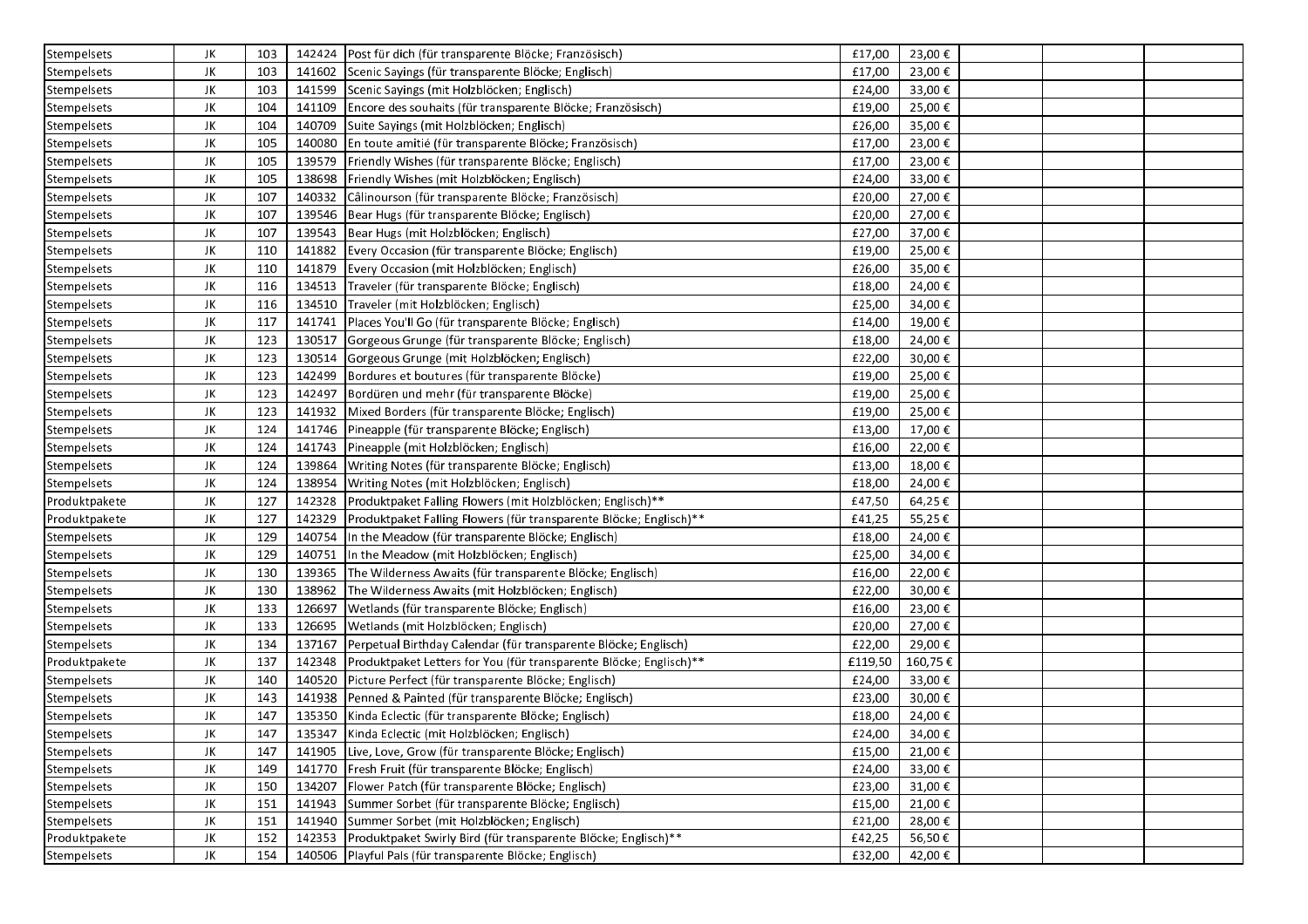| Stempelsets  | JK  | 155 |        | 138692 Layered Letters Alphabet (für transparente Blöcke; Englisch)                    | £24,00 | 33,00€     |  |  |
|--------------|-----|-----|--------|----------------------------------------------------------------------------------------|--------|------------|--|--|
| Stempelsets  | JK  | 157 |        | 140463   Better Than Email (für transparente Blöcke; Englisch)                         | £14,00 | 19,00€     |  |  |
| Sets         | JK  | 159 |        | 142439 Projektset Perfekt verpackt                                                     | £22,50 | 30,25€     |  |  |
| Stempelsets  | JK  | 159 |        | 142543 Parfaitement emballé (für transparente Blöcke; Französisch)                     | £15,00 | 21,00€     |  |  |
| Stempelsets  | JK  | 159 | 142541 | Perfekt verpackt (für transparente Blöcke)                                             | £15,00 | 21,00€     |  |  |
| Stempelsets  | JK. | 159 | 141960 | Perfectly Wrapped (für transparente Blöcke; Englisch)                                  | £15,00 | 21,00€     |  |  |
| Stempelsets  | JK  | 161 | 142537 | Coffret de souhaits Design (für transparente Blöcke; Französisch)                      | £23,00 | 31,00€     |  |  |
| Stempelsets  | JK  | 161 |        | 142539 Designer-Grußelemente (für transparente Blöcke)                                 | £23,00 | 31,00€     |  |  |
| Stempelsets  | JK  | 161 |        | 141739 Designer Tin of Cards (für transparente Blöcke; Englisch)                       | £23,00 | 31,00€     |  |  |
| Sets         | JK  | 163 |        | 141668   Karten-Kollektion Project Life Hallo Sonnenschein                             | £14,50 | 19,50€     |  |  |
| Sets         | JK. | 163 | 142687 | Zubehörpaket Project Life Fürs ganze Jahr                                              | £16,25 | 22,00€     |  |  |
| Sets         | JK  | 163 |        | 142688 Zubehörpaket Project Life Hallo Sonnenschein                                    | £16,25 | 22,00€     |  |  |
| Sets         | JK. | 163 |        | 142689 Zubehörpaket Ma Chérie Project Life (Französisch)                               | £16,25 | 22,00€     |  |  |
| Sets         | JK  | 164 |        | 141666   Karten-Kollektion Project Life Gute Gefühle                                   | £14,50 | 19,50€     |  |  |
| Sets         | JK  | 164 |        | 142684 Zubehörpaket Project Life Good Vibes (Englisch)                                 | £16,25 | 22,00€     |  |  |
| Sets         | JK  | 164 |        | 142685 Zubehörpaket Project Life Gute Gefühle                                          | £16,25 | 22,00€     |  |  |
| Sets         | JK  | 164 |        | 142686 Zubehörpaket Project Life Ondes positives (Französisch)                         | £16,25 | 22,00€     |  |  |
| Sets         | JK  | 164 | 141670 | Karten-Kollektion Project Life Fürs ganze Jahr                                         | £14,50 | 19,50€     |  |  |
| Sets         | JK  | 164 | 142690 | Zubehörpaket Project Life All Year Long (Englisch)                                     | £16,25 | 22,00€     |  |  |
| Sets         | JK. | 164 | 142691 | Zubehörpaket Project Life Fürs ganze Jahr                                              | £16,25 | 22,00€     |  |  |
| Sets         | JK  | 164 | 142692 | Zubehörpaket Project Life Toute l'année (Französisch)                                  | £16,25 | 22,00€     |  |  |
| Sets         | JK  | 165 | 138454 | Karten-Kollektion Project Life Momente wie diese                                       | £14,50 | 19,50€     |  |  |
| Sets         | JK  | 165 |        | 138455 Zubehörpaket Project Life Momente wie diese                                     | £9,00  | 12,25€     |  |  |
| Sets         | JK  | 165 | 138457 | Karten-Kollektion Project Life Hallo Baby für Jungen                                   | £14,50 | 19,50€     |  |  |
| Sets         | JK  | 165 |        | 138458 Zubehörpaket Project Life Hallo Baby                                            | £9,00  | 12,25€     |  |  |
| Sets         | JK  | 165 |        | 138504   Karten-Kollektion Project Life Hallo Baby für Mädchen                         | £14,50 | 19,50€     |  |  |
| Stempelsets  | JK. | 166 |        | 142393 Project Life Une date (für transparente Blöcke)                                 | £23,00 | 31,00€     |  |  |
| Stempelsets  | JK  | 166 |        | 142391 Project Life Rund ums Datum (für transparente Blöcke)                           | £23,00 | 31,00€     |  |  |
| Stempelsets  | JK. | 166 |        | 141563 Project Life Date It (für transparente Blöcke)                                  | £23,00 | 31,00€     |  |  |
| Aufbewahrung | JK  | 167 |        | 135292 Album Project Life 12" x 12" (30,5 x 30,5 cm) mit Kunstledereinband in Schwarzt | £27,00 | 36,50€     |  |  |
| Aufbewahrung | JK. | 167 |        | 138468   Bedrucktes Album Project Life 12" x 12" (30,5 x 30,5 cm) mit Streifendesign   | £21,75 | 29,25€     |  |  |
| Aufbewahrung | JK  | 167 |        | 135293 Album Project Life 6" x 8" (15,2 x 20,3 cm) in Mokka                            | £9,00  | 12,00€     |  |  |
| Aufbewahrung | JK  | 167 |        | 139655 Album Project Life 6" x 8" (15,2 x 20,3 cm) in Sandt                            | £9,00  | 12,25€     |  |  |
| Aufbewahrung | JK  | 167 | 135874 | Umschläge Project Life 6" x 8" (15,2 x 20,3 cm)                                        | £4,50  | $6,25 \in$ |  |  |
| Aufbewahrung | JK. | 167 |        | 135296 Seitenschutzhüllen 12" x 12" (30,5 x 30,5 cm), Ringbindungt                     | £6,50  | 8,50€      |  |  |
| Aufbewahrung | JK  | 167 | 135295 | Einsteckhüllen Project Life 12" x 12" (30,5 x 30,5 cm), Design 1                       | £6,50  | 8,50€      |  |  |
| Aufbewahrung | JK  | 167 | 135294 | Einsteckhüllen Project Life 12" x 12" (30,5 x 30,5 cm)                                 | £6,50  | 8,50€      |  |  |
| Aufbewahrung | JK  | 167 | 135297 | Einsteckhüllen Project Life 6" x 8" (15,2 x 20,3 cm)+                                  | £5,50  | 7,50€      |  |  |
| Aufbewahrung | JK. | 167 | 138471 | Einsteckhüllen Project Life 2                                                          | £6,50  | 8,50€      |  |  |
| Tinte        | JK  | 167 |        | 135304 Schreibstifte Project Lifet                                                     | £4.50  | 6,25€      |  |  |
| Werkzeuge    | JK  | 167 |        | 138284 Thinlits Formen Project Life Papierclips                                        | £22,00 | 30,00€     |  |  |
| Werkzeuge    | JK  | 167 |        | 135707   Framelits Formen Project Life Karten und Etiketten                            | £22,00 | 30,00€     |  |  |
| Werkzeuge    | JK  | 167 |        | 135346 Eckstanze Project Life                                                          | £7,25  | 9,50€      |  |  |
| Papier       | JK  | 169 |        | 138340 Farbkarton 12" x 12" (30,5 x 30,5 cm) In Color 2015-2017                        | £10,00 | 13,50€     |  |  |
| Papier       | JK  | 169 |        | 138343 Farbkartonset A4 Taupe                                                          | £7,25  | 9,75€      |  |  |
| Papier       | JK. | 169 |        | 138342 Farbkartonset A4 Grasgrün                                                       | £7,25  | 9,75€      |  |  |
|              | JK  | 169 |        | 138345 Farbkartonset A4 Ockerbraun                                                     | £7,25  | 9,75€      |  |  |
| Papier       |     |     |        |                                                                                        |        |            |  |  |
| Papier       | JK  | 169 |        | 138346   Farbkartonset A4 In Color 2015-2017                                           | £7,25  | 9,75€      |  |  |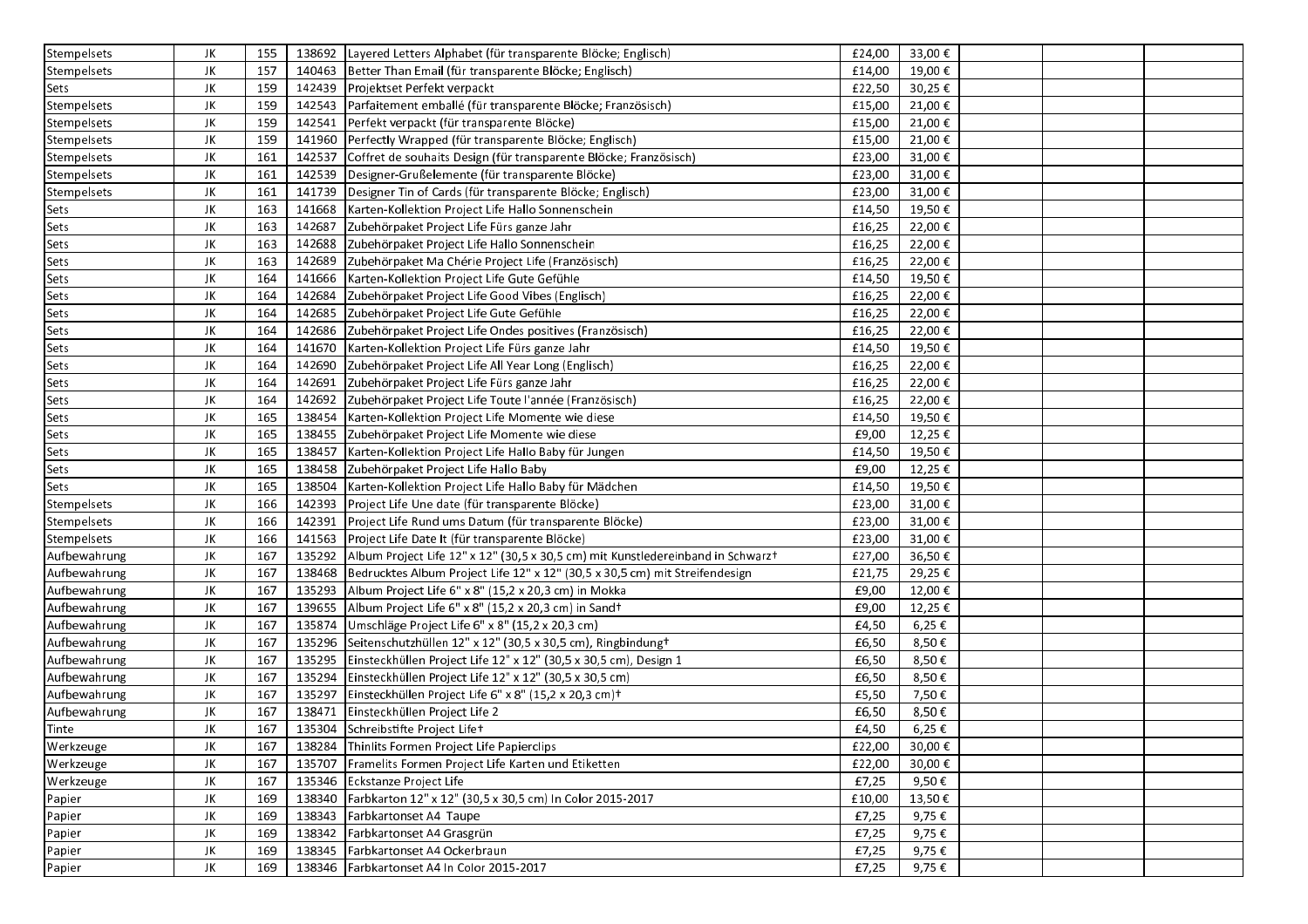| Papier       | JK | 169 |        | 138344 Farbkartonset A4 Minzmakrone                                   | £7,25  | 9,75€       |  |  |
|--------------|----|-----|--------|-----------------------------------------------------------------------|--------|-------------|--|--|
| Papier       | JK | 169 |        | 138341 Farbkartonset A4 Melonensorbet                                 | £7,25  | 9,75€       |  |  |
| Tinte        | JK | 169 |        | 142234 Klassische Stempelkissen In Color 2015-2017                    | £25,50 | 34,00€      |  |  |
| <b>Tinte</b> | JK | 169 |        | 138323 Klassische Stempelkissen Melonensorbet                         | £6,00  | 8,00€       |  |  |
| <b>Tinte</b> | JK | 169 | 138324 | Klassische Stempelkissen Grasgrün                                     | £6,00  | 8,00€       |  |  |
| Tinte        | JK | 169 |        | 138325 Klassische Stempelkissen Taupe                                 | £6,00  | 8,00€       |  |  |
| <b>Tinte</b> | JK | 169 | 138326 | Klassische Stempelkissen Minzmakrone                                  | £6,00  | 8,00€       |  |  |
| Tinte        | JK | 169 | 138327 | Klassische Stempelkissen Ockerbraun                                   | £6,00  | 8,00€       |  |  |
| Tinte        | JK | 169 | 138328 | Klassische Nachfülltinte Melonensorbet                                | £3,00  | 4,00€       |  |  |
| Tinte        | JK | 169 | 138329 | Klassische Nachfülltinte Grasgrün                                     | £3,00  | 4,00€       |  |  |
| Tinte        | JK | 169 | 138330 | Klassische Nachfülltinte Taupe                                        | £3,00  | 4,00€       |  |  |
| Tinte        | JK | 169 | 138331 | Klassische Nachfülltinte Minzmakrone                                  | £3,00  | 4,00€       |  |  |
| Tinte        | JK | 169 |        | 138332 Klassische Nachfülltinte Ockerbraun                            | £3,00  | 4,00€       |  |  |
| Tinte        | JK | 169 |        | 138333 Stampin' Write Marker im Set In Color 2015-2017                | £13,50 | 18,00€      |  |  |
| Papier       | JK | 170 | 131187 | Farbkartonset 12" x 12" (30,5 x 30,5 cm) Neutralfarben^               | £10,00 | 13,50€      |  |  |
| Papier       | JK | 170 |        | 131188 arbkartonset 12" x 12" (30,5 x 30,5 cm) Prachtfarben^          | £10,00 | $13,50 \in$ |  |  |
| Papier       | JK | 171 |        | 131186   Farbkartonset 12" x 12" (30,5 x 30,5 cm) Signalfarben^       | £10,00 | 13,50€      |  |  |
| Papier       | JK | 171 |        | 131189   Farbkartonset 12" x 12" (30,5 x 30,5 cm) Pastellfarben^      | £10,00 | 13,50€      |  |  |
| Papier       | JK | 172 |        | 141648 Besonderes Designerpapier PTinte mit Pep                       | £11,75 | 15,75€      |  |  |
| Papier       | JK | 172 |        | 141753 Farbkartonset A4 Zauberhafte Blüten                            | £7,25  | 9,75€       |  |  |
| Papier       | JK | 172 | 141751 | Besonderes Designerpapier Für Weihnachten                             | £7,25  | 9,75€       |  |  |
| Papier       | JK | 173 | 141654 | Designerpapier Blühende Fantasie                                      | £10,00 | 13,50€      |  |  |
| Papier       | JK | 173 |        | 141760 Farbkartonset A4 Blühende Fantasie                             | £7,25  | 9,75€       |  |  |
| Papier       | JK | 173 |        | 141755   Farbkartonset A4 Am Meer                                     | £7,25  | 9,75€       |  |  |
| Papier       | JK | 173 |        | 141752 Farbkartonset A4 Festlicher Geburtstag                         | £7,25  | 9,75€       |  |  |
| Papier       | JK | 173 |        | 141762   Farbkartonset A4 Obstgarten                                  | £7,25  | 9,75€       |  |  |
| Papier       | JK | 173 |        | 141759 Farbkartonset A4 Marokko                                       | £7,25  | 9,75€       |  |  |
| Papier       | JK | 174 |        | 141637 Designerpapier im Block Ausgefuchst                            | £9,00  | 12,25€      |  |  |
| Papier       | JK | 174 |        | 141642   Designerpapier im Block Stille Natur                         | £9,00  | 12,25€      |  |  |
| Papier       | JK | 174 |        | 141754   Farbkartonset A4 Ausgefuchst                                 | £7,25  | 9,75€       |  |  |
| Papier       | JK | 174 |        | 141761 Farbkartonset A4 Kunterbunt                                    | £7,25  | 9,75€       |  |  |
| Papier       | JK | 174 |        | 141756 Farbkartonset A4 Stille Natur                                  | £7,25  | 9,75€       |  |  |
| Papier       | JK | 174 |        | 138432 Designerpapier im Block In Color 2015-2017                     | £20,00 | 26,75€      |  |  |
| Papier       | JK | 174 |        | 138434 Designerpapier im Block Kollektion Signalfarben                | £20,00 | 26,75€      |  |  |
| Papier       | JK | 174 |        | 138435   Designerpapier im Block Backgrounds Kollektion Neutralfarben | £20,00 | 26,75€      |  |  |
| Papier       | JK | 174 |        | 138436 Designerpapier im Block Backgrounds Kollektion Prachtfarben    | £20,00 | 26,75€      |  |  |
| Papier       | JK | 174 |        | 138437 Designerpapier im Block Backgrounds Kollektion Pastellfarben   | £20,00 | 26,75€      |  |  |
| Papier       | JK | 175 |        | 138348 Pergaminblätter                                                | £4,50  | $6,25 \in$  |  |  |
| Papier       | JK | 176 | 141700 | Pergamin-Geschenktüten                                                | £3,75  | 5,00€       |  |  |
| Papier       | JK | 176 |        | 107297 Mittlere Umschläge Savanne                                     | £6.00  | 8,00€       |  |  |
| Papier       | JK | 176 |        | 133766 Cartes notes et enveloppes Savanne (Französisch)               | £5,50  | 7,50€       |  |  |
| Papier       | JK | 176 |        | 135826 Geschenktüten Kaffeehaus                                       | £5,50  | 7,50€       |  |  |
| Papier       | JK | 176 |        | 138315 Sandfarbene Geschenktüten Schnelle Überraschung                | £3,25  | 4,25€       |  |  |
| Accessoires  | JK | 178 |        | 141424 3/8" (1 cm) Rüschenband in Jeansblau                           | £7,25  | 9,75€       |  |  |
| Accessoires  | JK | 178 |        | 141425 3/8" (1 cm) Rüschenband in Smaragdgrün                         | £7,25  | 9,75€       |  |  |
| Accessoires  | JK | 178 |        | 141426 3/8" (1 cm) Rüschenband in Flamingorot                         | £7,25  | 9,75€       |  |  |
|              | JK | 178 |        | 141427 3/8" (1 cm) Rüschenband in Pfirsich pur                        | £7,25  | 9,75€       |  |  |
| Accessoires  | JK | 178 |        | 141428 3/8" (1 cm) Rüschenband in Zarte Pflaume                       |        |             |  |  |
| Accessoires  |    |     |        |                                                                       | £7,25  | 9,75€       |  |  |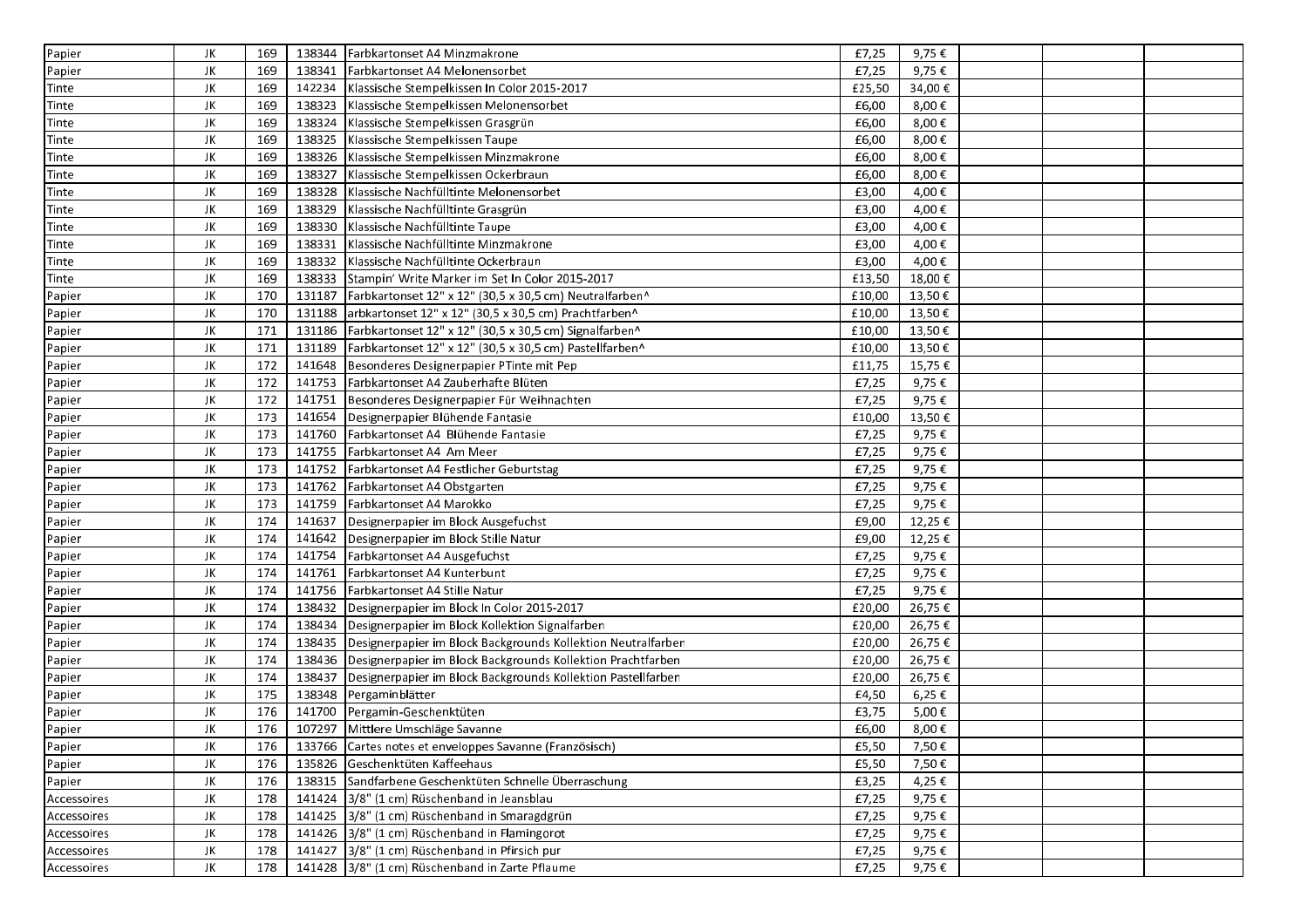| JK<br>141656 3/8" (1 cm) Feines Leinenband Minzmakrone<br>£6,50<br>8,50€<br>178<br>Accessoires<br>141687   1/8" (3,2 mm) Besticktes Geschenkband in Schiefergrau<br>178<br>£5,50<br>7,50€<br>JK<br>Accessoires<br>178<br>141691 3/8" (1 cm) Besticktes Satinband Aquamarin<br>£8,25<br>11,00€<br>JK<br>Accessoires<br>JK<br>178<br>141692 3/8" (1 cm) Besticktes Satinband Kirschblüte<br>£8,25<br>11,00€<br>Accessoires<br>£8,25<br>11,00€<br>JK<br>178<br>141693 3/8" (1 cm) Besticktes Satinband Glutrot<br>Accessoires<br>JK<br>178<br>11,00€<br>141694 3/8" (1 cm) Besticktes Satinband Vanille Pur<br>£8,25<br>Accessoires<br>7,50€<br>JK<br>178<br>114319 5/8" (1,6 cm) Organza-Geschenkband in Flüsterweiß<br>£5,50<br>Accessoires<br>£6,50<br>8,50€<br>JK<br>134547 $ 5/8$ " (1,6 cm) Satinband in Gold<br>178<br>Accessoires<br>178<br>134548 $ 5/8$ " (1,6 cm) Satinband in Silber<br>£6,50<br>8,50€<br>JK<br>Accessoires<br>JK<br>178<br>132983 Paillettenband in Gold<br>£4,50<br>6,25€<br>Accessoires<br>JK<br>178<br>137910<br>Paillettenband in Bermudablau<br>£4,50<br>6,25€<br>Accessoires<br>£4,50<br>6,25€<br>JK<br>178<br>138400<br>Paillettenband in in Kirschblüte<br>Accessoires<br>JK<br>178<br>£7,50<br>5,50€<br>140569 1/8" (3,2 mm) Besticktes Geschenkband in Bermudablau<br>Accessoires<br>JK<br>178<br>138399 Paillettenband in Silber<br>£4,50<br>$6,25 \in$<br>Accessoires<br>141486 Mini-Bommelband in Flüsterweiß<br>8,50€<br>JK<br>179<br>£6,50<br>Accessoires<br>£7,25<br>9,75€<br>JK<br>179<br>141649 Designer-Motivklebeband PTinte mit Pep<br>Accessoires<br>179<br>141664 Designer-Motivklebeband Florale Eleganz<br>£4,50<br>6,25€<br>JK<br>Accessoires<br>179<br>3,75€<br>JK<br>141683 Einfarbige Kordel in Kirschblüte<br>£2,75<br>Accessoires<br>179<br>141684 Einfarbige Kordel in Marineblau<br>£2,75<br>3,75€<br>JK<br>Accessoires<br>141685 Einfarbige Kordel in Aubergine<br>JK<br>179<br>£2,75<br>3,75€<br>Accessoires<br>JK<br>179<br>141686 Einfarbige Kordel in Smaragdgrün<br>£2,75<br>3,75€<br>Accessoires<br>JK<br>179<br>141688<br>Dicke Kordel in Flüsterweiß<br>£3,25<br>4,25€<br>Accessoires<br>141689<br>£3,25<br>4,25€<br>JK<br>179<br>Dicke Kordel in Wassermelone<br>Accessoires<br>3,75€<br>JK<br>179<br>123125 Gestreifte Kordel in Chili<br>£2,75<br>Accessoires<br>JK<br>179<br>134586 Gestreifte Kordel in Curry-Gelb<br>£2,75<br>3,75€<br>Accessoires<br>138413 Dicke Kordel in Bermudablau<br>£3,25<br>4,25€<br>JK<br>179<br>Accessoires<br>JK<br>179<br>138412 Dicke Kordel in Calypso<br>£3,25<br>4,25€<br>Accessoires<br>179<br>138411 Dicke Kordel in Vanille Pur<br>£3,25<br>4,25€<br>JK<br>Accessoires<br>JK<br>11,00€<br>180<br>101406 StazOn Stempelkissen in Schwarz<br>£8,25<br>Tinte<br>Craft Stempelkissen in Flüsterweiß^<br>£7,25<br>9,50€<br>Tinte<br>JK<br>180<br>101731<br>7,50€<br>JK<br>180<br>102566 StazOn Nachfülltinte Schwarz<br>£5,50<br>Tinte<br>JK<br>180<br>109196 StazOn Reiniger<br>£4,50<br>6,00€<br>Tinte<br>181<br>127845   Funkelzauber Glitzerkleber in Silber<br>£2,25<br>3,25€<br>JK<br>Accessoires<br>181<br>133755 Funkelzauber Glitzerkleber Goldglanz<br>£2,25<br>3,25€<br>JK<br>Accessoires<br>JK<br>181<br>100625 Heißklebepulver<br>5,50€<br>£4,00<br>Accessoires<br>JK<br>183<br>121779<br>£3,75<br>5,00€<br>Reinigungstuch für transparente Blöcke<br>Werkzeuge<br>JK<br>139083 Tacker<br>£9,00<br>12,00€<br>Werkzeuge<br>185<br>JK<br>185<br>135847<br>Mini-Heftklammern Silber<br>£3,75<br>5,00€<br>Werkzeuge<br>JK<br>187<br>127526 Stanze Eleganter Schmetterling<br>£14.50<br>19,50€<br>Werkzeuge<br>Werkzeuge<br>JK<br>187<br>129406 Stanze Mini-Schmetterling<br>£14,50   19,50 €<br>JK<br>187<br>133322 Stanze Kleine Blüte<br>16,00 €<br>£11,50<br>Werkzeuge<br>19,50€<br>JK<br>187<br>133786 Stanze Herzblatt<br>£14,50<br>Werkzeuge<br>JK<br>189<br>133325 Fransenschere<br>12,00 €<br>Werkzeuge<br>£9,00<br>42,00€<br>JK<br>191<br>140618 Thinlits Formen Freunde mit Ecken und Kanten<br>£32,00<br>Werkzeuge<br>40,00€<br>JK<br>138279 Thinlits Formen Leckereien-Box<br>£30,00<br>191<br>Werkzeuge | Accessoires | JK | 178 | 141650 1/8" (3,2 mm) Besticktes Geschenkband in Wassermelone | £5,50 | 7,50€ |  |  |
|----------------------------------------------------------------------------------------------------------------------------------------------------------------------------------------------------------------------------------------------------------------------------------------------------------------------------------------------------------------------------------------------------------------------------------------------------------------------------------------------------------------------------------------------------------------------------------------------------------------------------------------------------------------------------------------------------------------------------------------------------------------------------------------------------------------------------------------------------------------------------------------------------------------------------------------------------------------------------------------------------------------------------------------------------------------------------------------------------------------------------------------------------------------------------------------------------------------------------------------------------------------------------------------------------------------------------------------------------------------------------------------------------------------------------------------------------------------------------------------------------------------------------------------------------------------------------------------------------------------------------------------------------------------------------------------------------------------------------------------------------------------------------------------------------------------------------------------------------------------------------------------------------------------------------------------------------------------------------------------------------------------------------------------------------------------------------------------------------------------------------------------------------------------------------------------------------------------------------------------------------------------------------------------------------------------------------------------------------------------------------------------------------------------------------------------------------------------------------------------------------------------------------------------------------------------------------------------------------------------------------------------------------------------------------------------------------------------------------------------------------------------------------------------------------------------------------------------------------------------------------------------------------------------------------------------------------------------------------------------------------------------------------------------------------------------------------------------------------------------------------------------------------------------------------------------------------------------------------------------------------------------------------------------------------------------------------------------------------------------------------------------------------------------------------------------------------------------------------------------------------------------------------------------------------------------------------------------------------------------------------------------------------------------------------------------------------------------------------------------------------------------------------------------------------------------------------------------------------------------------------------------------------------------------------------------------------------------------------------------------------------------------------------------------------------------------------------------------------------------------------------------|-------------|----|-----|--------------------------------------------------------------|-------|-------|--|--|
|                                                                                                                                                                                                                                                                                                                                                                                                                                                                                                                                                                                                                                                                                                                                                                                                                                                                                                                                                                                                                                                                                                                                                                                                                                                                                                                                                                                                                                                                                                                                                                                                                                                                                                                                                                                                                                                                                                                                                                                                                                                                                                                                                                                                                                                                                                                                                                                                                                                                                                                                                                                                                                                                                                                                                                                                                                                                                                                                                                                                                                                                                                                                                                                                                                                                                                                                                                                                                                                                                                                                                                                                                                                                                                                                                                                                                                                                                                                                                                                                                                                                                                                                        |             |    |     |                                                              |       |       |  |  |
|                                                                                                                                                                                                                                                                                                                                                                                                                                                                                                                                                                                                                                                                                                                                                                                                                                                                                                                                                                                                                                                                                                                                                                                                                                                                                                                                                                                                                                                                                                                                                                                                                                                                                                                                                                                                                                                                                                                                                                                                                                                                                                                                                                                                                                                                                                                                                                                                                                                                                                                                                                                                                                                                                                                                                                                                                                                                                                                                                                                                                                                                                                                                                                                                                                                                                                                                                                                                                                                                                                                                                                                                                                                                                                                                                                                                                                                                                                                                                                                                                                                                                                                                        |             |    |     |                                                              |       |       |  |  |
|                                                                                                                                                                                                                                                                                                                                                                                                                                                                                                                                                                                                                                                                                                                                                                                                                                                                                                                                                                                                                                                                                                                                                                                                                                                                                                                                                                                                                                                                                                                                                                                                                                                                                                                                                                                                                                                                                                                                                                                                                                                                                                                                                                                                                                                                                                                                                                                                                                                                                                                                                                                                                                                                                                                                                                                                                                                                                                                                                                                                                                                                                                                                                                                                                                                                                                                                                                                                                                                                                                                                                                                                                                                                                                                                                                                                                                                                                                                                                                                                                                                                                                                                        |             |    |     |                                                              |       |       |  |  |
|                                                                                                                                                                                                                                                                                                                                                                                                                                                                                                                                                                                                                                                                                                                                                                                                                                                                                                                                                                                                                                                                                                                                                                                                                                                                                                                                                                                                                                                                                                                                                                                                                                                                                                                                                                                                                                                                                                                                                                                                                                                                                                                                                                                                                                                                                                                                                                                                                                                                                                                                                                                                                                                                                                                                                                                                                                                                                                                                                                                                                                                                                                                                                                                                                                                                                                                                                                                                                                                                                                                                                                                                                                                                                                                                                                                                                                                                                                                                                                                                                                                                                                                                        |             |    |     |                                                              |       |       |  |  |
|                                                                                                                                                                                                                                                                                                                                                                                                                                                                                                                                                                                                                                                                                                                                                                                                                                                                                                                                                                                                                                                                                                                                                                                                                                                                                                                                                                                                                                                                                                                                                                                                                                                                                                                                                                                                                                                                                                                                                                                                                                                                                                                                                                                                                                                                                                                                                                                                                                                                                                                                                                                                                                                                                                                                                                                                                                                                                                                                                                                                                                                                                                                                                                                                                                                                                                                                                                                                                                                                                                                                                                                                                                                                                                                                                                                                                                                                                                                                                                                                                                                                                                                                        |             |    |     |                                                              |       |       |  |  |
|                                                                                                                                                                                                                                                                                                                                                                                                                                                                                                                                                                                                                                                                                                                                                                                                                                                                                                                                                                                                                                                                                                                                                                                                                                                                                                                                                                                                                                                                                                                                                                                                                                                                                                                                                                                                                                                                                                                                                                                                                                                                                                                                                                                                                                                                                                                                                                                                                                                                                                                                                                                                                                                                                                                                                                                                                                                                                                                                                                                                                                                                                                                                                                                                                                                                                                                                                                                                                                                                                                                                                                                                                                                                                                                                                                                                                                                                                                                                                                                                                                                                                                                                        |             |    |     |                                                              |       |       |  |  |
|                                                                                                                                                                                                                                                                                                                                                                                                                                                                                                                                                                                                                                                                                                                                                                                                                                                                                                                                                                                                                                                                                                                                                                                                                                                                                                                                                                                                                                                                                                                                                                                                                                                                                                                                                                                                                                                                                                                                                                                                                                                                                                                                                                                                                                                                                                                                                                                                                                                                                                                                                                                                                                                                                                                                                                                                                                                                                                                                                                                                                                                                                                                                                                                                                                                                                                                                                                                                                                                                                                                                                                                                                                                                                                                                                                                                                                                                                                                                                                                                                                                                                                                                        |             |    |     |                                                              |       |       |  |  |
|                                                                                                                                                                                                                                                                                                                                                                                                                                                                                                                                                                                                                                                                                                                                                                                                                                                                                                                                                                                                                                                                                                                                                                                                                                                                                                                                                                                                                                                                                                                                                                                                                                                                                                                                                                                                                                                                                                                                                                                                                                                                                                                                                                                                                                                                                                                                                                                                                                                                                                                                                                                                                                                                                                                                                                                                                                                                                                                                                                                                                                                                                                                                                                                                                                                                                                                                                                                                                                                                                                                                                                                                                                                                                                                                                                                                                                                                                                                                                                                                                                                                                                                                        |             |    |     |                                                              |       |       |  |  |
|                                                                                                                                                                                                                                                                                                                                                                                                                                                                                                                                                                                                                                                                                                                                                                                                                                                                                                                                                                                                                                                                                                                                                                                                                                                                                                                                                                                                                                                                                                                                                                                                                                                                                                                                                                                                                                                                                                                                                                                                                                                                                                                                                                                                                                                                                                                                                                                                                                                                                                                                                                                                                                                                                                                                                                                                                                                                                                                                                                                                                                                                                                                                                                                                                                                                                                                                                                                                                                                                                                                                                                                                                                                                                                                                                                                                                                                                                                                                                                                                                                                                                                                                        |             |    |     |                                                              |       |       |  |  |
|                                                                                                                                                                                                                                                                                                                                                                                                                                                                                                                                                                                                                                                                                                                                                                                                                                                                                                                                                                                                                                                                                                                                                                                                                                                                                                                                                                                                                                                                                                                                                                                                                                                                                                                                                                                                                                                                                                                                                                                                                                                                                                                                                                                                                                                                                                                                                                                                                                                                                                                                                                                                                                                                                                                                                                                                                                                                                                                                                                                                                                                                                                                                                                                                                                                                                                                                                                                                                                                                                                                                                                                                                                                                                                                                                                                                                                                                                                                                                                                                                                                                                                                                        |             |    |     |                                                              |       |       |  |  |
|                                                                                                                                                                                                                                                                                                                                                                                                                                                                                                                                                                                                                                                                                                                                                                                                                                                                                                                                                                                                                                                                                                                                                                                                                                                                                                                                                                                                                                                                                                                                                                                                                                                                                                                                                                                                                                                                                                                                                                                                                                                                                                                                                                                                                                                                                                                                                                                                                                                                                                                                                                                                                                                                                                                                                                                                                                                                                                                                                                                                                                                                                                                                                                                                                                                                                                                                                                                                                                                                                                                                                                                                                                                                                                                                                                                                                                                                                                                                                                                                                                                                                                                                        |             |    |     |                                                              |       |       |  |  |
|                                                                                                                                                                                                                                                                                                                                                                                                                                                                                                                                                                                                                                                                                                                                                                                                                                                                                                                                                                                                                                                                                                                                                                                                                                                                                                                                                                                                                                                                                                                                                                                                                                                                                                                                                                                                                                                                                                                                                                                                                                                                                                                                                                                                                                                                                                                                                                                                                                                                                                                                                                                                                                                                                                                                                                                                                                                                                                                                                                                                                                                                                                                                                                                                                                                                                                                                                                                                                                                                                                                                                                                                                                                                                                                                                                                                                                                                                                                                                                                                                                                                                                                                        |             |    |     |                                                              |       |       |  |  |
|                                                                                                                                                                                                                                                                                                                                                                                                                                                                                                                                                                                                                                                                                                                                                                                                                                                                                                                                                                                                                                                                                                                                                                                                                                                                                                                                                                                                                                                                                                                                                                                                                                                                                                                                                                                                                                                                                                                                                                                                                                                                                                                                                                                                                                                                                                                                                                                                                                                                                                                                                                                                                                                                                                                                                                                                                                                                                                                                                                                                                                                                                                                                                                                                                                                                                                                                                                                                                                                                                                                                                                                                                                                                                                                                                                                                                                                                                                                                                                                                                                                                                                                                        |             |    |     |                                                              |       |       |  |  |
|                                                                                                                                                                                                                                                                                                                                                                                                                                                                                                                                                                                                                                                                                                                                                                                                                                                                                                                                                                                                                                                                                                                                                                                                                                                                                                                                                                                                                                                                                                                                                                                                                                                                                                                                                                                                                                                                                                                                                                                                                                                                                                                                                                                                                                                                                                                                                                                                                                                                                                                                                                                                                                                                                                                                                                                                                                                                                                                                                                                                                                                                                                                                                                                                                                                                                                                                                                                                                                                                                                                                                                                                                                                                                                                                                                                                                                                                                                                                                                                                                                                                                                                                        |             |    |     |                                                              |       |       |  |  |
|                                                                                                                                                                                                                                                                                                                                                                                                                                                                                                                                                                                                                                                                                                                                                                                                                                                                                                                                                                                                                                                                                                                                                                                                                                                                                                                                                                                                                                                                                                                                                                                                                                                                                                                                                                                                                                                                                                                                                                                                                                                                                                                                                                                                                                                                                                                                                                                                                                                                                                                                                                                                                                                                                                                                                                                                                                                                                                                                                                                                                                                                                                                                                                                                                                                                                                                                                                                                                                                                                                                                                                                                                                                                                                                                                                                                                                                                                                                                                                                                                                                                                                                                        |             |    |     |                                                              |       |       |  |  |
|                                                                                                                                                                                                                                                                                                                                                                                                                                                                                                                                                                                                                                                                                                                                                                                                                                                                                                                                                                                                                                                                                                                                                                                                                                                                                                                                                                                                                                                                                                                                                                                                                                                                                                                                                                                                                                                                                                                                                                                                                                                                                                                                                                                                                                                                                                                                                                                                                                                                                                                                                                                                                                                                                                                                                                                                                                                                                                                                                                                                                                                                                                                                                                                                                                                                                                                                                                                                                                                                                                                                                                                                                                                                                                                                                                                                                                                                                                                                                                                                                                                                                                                                        |             |    |     |                                                              |       |       |  |  |
|                                                                                                                                                                                                                                                                                                                                                                                                                                                                                                                                                                                                                                                                                                                                                                                                                                                                                                                                                                                                                                                                                                                                                                                                                                                                                                                                                                                                                                                                                                                                                                                                                                                                                                                                                                                                                                                                                                                                                                                                                                                                                                                                                                                                                                                                                                                                                                                                                                                                                                                                                                                                                                                                                                                                                                                                                                                                                                                                                                                                                                                                                                                                                                                                                                                                                                                                                                                                                                                                                                                                                                                                                                                                                                                                                                                                                                                                                                                                                                                                                                                                                                                                        |             |    |     |                                                              |       |       |  |  |
|                                                                                                                                                                                                                                                                                                                                                                                                                                                                                                                                                                                                                                                                                                                                                                                                                                                                                                                                                                                                                                                                                                                                                                                                                                                                                                                                                                                                                                                                                                                                                                                                                                                                                                                                                                                                                                                                                                                                                                                                                                                                                                                                                                                                                                                                                                                                                                                                                                                                                                                                                                                                                                                                                                                                                                                                                                                                                                                                                                                                                                                                                                                                                                                                                                                                                                                                                                                                                                                                                                                                                                                                                                                                                                                                                                                                                                                                                                                                                                                                                                                                                                                                        |             |    |     |                                                              |       |       |  |  |
|                                                                                                                                                                                                                                                                                                                                                                                                                                                                                                                                                                                                                                                                                                                                                                                                                                                                                                                                                                                                                                                                                                                                                                                                                                                                                                                                                                                                                                                                                                                                                                                                                                                                                                                                                                                                                                                                                                                                                                                                                                                                                                                                                                                                                                                                                                                                                                                                                                                                                                                                                                                                                                                                                                                                                                                                                                                                                                                                                                                                                                                                                                                                                                                                                                                                                                                                                                                                                                                                                                                                                                                                                                                                                                                                                                                                                                                                                                                                                                                                                                                                                                                                        |             |    |     |                                                              |       |       |  |  |
|                                                                                                                                                                                                                                                                                                                                                                                                                                                                                                                                                                                                                                                                                                                                                                                                                                                                                                                                                                                                                                                                                                                                                                                                                                                                                                                                                                                                                                                                                                                                                                                                                                                                                                                                                                                                                                                                                                                                                                                                                                                                                                                                                                                                                                                                                                                                                                                                                                                                                                                                                                                                                                                                                                                                                                                                                                                                                                                                                                                                                                                                                                                                                                                                                                                                                                                                                                                                                                                                                                                                                                                                                                                                                                                                                                                                                                                                                                                                                                                                                                                                                                                                        |             |    |     |                                                              |       |       |  |  |
|                                                                                                                                                                                                                                                                                                                                                                                                                                                                                                                                                                                                                                                                                                                                                                                                                                                                                                                                                                                                                                                                                                                                                                                                                                                                                                                                                                                                                                                                                                                                                                                                                                                                                                                                                                                                                                                                                                                                                                                                                                                                                                                                                                                                                                                                                                                                                                                                                                                                                                                                                                                                                                                                                                                                                                                                                                                                                                                                                                                                                                                                                                                                                                                                                                                                                                                                                                                                                                                                                                                                                                                                                                                                                                                                                                                                                                                                                                                                                                                                                                                                                                                                        |             |    |     |                                                              |       |       |  |  |
|                                                                                                                                                                                                                                                                                                                                                                                                                                                                                                                                                                                                                                                                                                                                                                                                                                                                                                                                                                                                                                                                                                                                                                                                                                                                                                                                                                                                                                                                                                                                                                                                                                                                                                                                                                                                                                                                                                                                                                                                                                                                                                                                                                                                                                                                                                                                                                                                                                                                                                                                                                                                                                                                                                                                                                                                                                                                                                                                                                                                                                                                                                                                                                                                                                                                                                                                                                                                                                                                                                                                                                                                                                                                                                                                                                                                                                                                                                                                                                                                                                                                                                                                        |             |    |     |                                                              |       |       |  |  |
|                                                                                                                                                                                                                                                                                                                                                                                                                                                                                                                                                                                                                                                                                                                                                                                                                                                                                                                                                                                                                                                                                                                                                                                                                                                                                                                                                                                                                                                                                                                                                                                                                                                                                                                                                                                                                                                                                                                                                                                                                                                                                                                                                                                                                                                                                                                                                                                                                                                                                                                                                                                                                                                                                                                                                                                                                                                                                                                                                                                                                                                                                                                                                                                                                                                                                                                                                                                                                                                                                                                                                                                                                                                                                                                                                                                                                                                                                                                                                                                                                                                                                                                                        |             |    |     |                                                              |       |       |  |  |
|                                                                                                                                                                                                                                                                                                                                                                                                                                                                                                                                                                                                                                                                                                                                                                                                                                                                                                                                                                                                                                                                                                                                                                                                                                                                                                                                                                                                                                                                                                                                                                                                                                                                                                                                                                                                                                                                                                                                                                                                                                                                                                                                                                                                                                                                                                                                                                                                                                                                                                                                                                                                                                                                                                                                                                                                                                                                                                                                                                                                                                                                                                                                                                                                                                                                                                                                                                                                                                                                                                                                                                                                                                                                                                                                                                                                                                                                                                                                                                                                                                                                                                                                        |             |    |     |                                                              |       |       |  |  |
|                                                                                                                                                                                                                                                                                                                                                                                                                                                                                                                                                                                                                                                                                                                                                                                                                                                                                                                                                                                                                                                                                                                                                                                                                                                                                                                                                                                                                                                                                                                                                                                                                                                                                                                                                                                                                                                                                                                                                                                                                                                                                                                                                                                                                                                                                                                                                                                                                                                                                                                                                                                                                                                                                                                                                                                                                                                                                                                                                                                                                                                                                                                                                                                                                                                                                                                                                                                                                                                                                                                                                                                                                                                                                                                                                                                                                                                                                                                                                                                                                                                                                                                                        |             |    |     |                                                              |       |       |  |  |
|                                                                                                                                                                                                                                                                                                                                                                                                                                                                                                                                                                                                                                                                                                                                                                                                                                                                                                                                                                                                                                                                                                                                                                                                                                                                                                                                                                                                                                                                                                                                                                                                                                                                                                                                                                                                                                                                                                                                                                                                                                                                                                                                                                                                                                                                                                                                                                                                                                                                                                                                                                                                                                                                                                                                                                                                                                                                                                                                                                                                                                                                                                                                                                                                                                                                                                                                                                                                                                                                                                                                                                                                                                                                                                                                                                                                                                                                                                                                                                                                                                                                                                                                        |             |    |     |                                                              |       |       |  |  |
|                                                                                                                                                                                                                                                                                                                                                                                                                                                                                                                                                                                                                                                                                                                                                                                                                                                                                                                                                                                                                                                                                                                                                                                                                                                                                                                                                                                                                                                                                                                                                                                                                                                                                                                                                                                                                                                                                                                                                                                                                                                                                                                                                                                                                                                                                                                                                                                                                                                                                                                                                                                                                                                                                                                                                                                                                                                                                                                                                                                                                                                                                                                                                                                                                                                                                                                                                                                                                                                                                                                                                                                                                                                                                                                                                                                                                                                                                                                                                                                                                                                                                                                                        |             |    |     |                                                              |       |       |  |  |
|                                                                                                                                                                                                                                                                                                                                                                                                                                                                                                                                                                                                                                                                                                                                                                                                                                                                                                                                                                                                                                                                                                                                                                                                                                                                                                                                                                                                                                                                                                                                                                                                                                                                                                                                                                                                                                                                                                                                                                                                                                                                                                                                                                                                                                                                                                                                                                                                                                                                                                                                                                                                                                                                                                                                                                                                                                                                                                                                                                                                                                                                                                                                                                                                                                                                                                                                                                                                                                                                                                                                                                                                                                                                                                                                                                                                                                                                                                                                                                                                                                                                                                                                        |             |    |     |                                                              |       |       |  |  |
|                                                                                                                                                                                                                                                                                                                                                                                                                                                                                                                                                                                                                                                                                                                                                                                                                                                                                                                                                                                                                                                                                                                                                                                                                                                                                                                                                                                                                                                                                                                                                                                                                                                                                                                                                                                                                                                                                                                                                                                                                                                                                                                                                                                                                                                                                                                                                                                                                                                                                                                                                                                                                                                                                                                                                                                                                                                                                                                                                                                                                                                                                                                                                                                                                                                                                                                                                                                                                                                                                                                                                                                                                                                                                                                                                                                                                                                                                                                                                                                                                                                                                                                                        |             |    |     |                                                              |       |       |  |  |
|                                                                                                                                                                                                                                                                                                                                                                                                                                                                                                                                                                                                                                                                                                                                                                                                                                                                                                                                                                                                                                                                                                                                                                                                                                                                                                                                                                                                                                                                                                                                                                                                                                                                                                                                                                                                                                                                                                                                                                                                                                                                                                                                                                                                                                                                                                                                                                                                                                                                                                                                                                                                                                                                                                                                                                                                                                                                                                                                                                                                                                                                                                                                                                                                                                                                                                                                                                                                                                                                                                                                                                                                                                                                                                                                                                                                                                                                                                                                                                                                                                                                                                                                        |             |    |     |                                                              |       |       |  |  |
|                                                                                                                                                                                                                                                                                                                                                                                                                                                                                                                                                                                                                                                                                                                                                                                                                                                                                                                                                                                                                                                                                                                                                                                                                                                                                                                                                                                                                                                                                                                                                                                                                                                                                                                                                                                                                                                                                                                                                                                                                                                                                                                                                                                                                                                                                                                                                                                                                                                                                                                                                                                                                                                                                                                                                                                                                                                                                                                                                                                                                                                                                                                                                                                                                                                                                                                                                                                                                                                                                                                                                                                                                                                                                                                                                                                                                                                                                                                                                                                                                                                                                                                                        |             |    |     |                                                              |       |       |  |  |
|                                                                                                                                                                                                                                                                                                                                                                                                                                                                                                                                                                                                                                                                                                                                                                                                                                                                                                                                                                                                                                                                                                                                                                                                                                                                                                                                                                                                                                                                                                                                                                                                                                                                                                                                                                                                                                                                                                                                                                                                                                                                                                                                                                                                                                                                                                                                                                                                                                                                                                                                                                                                                                                                                                                                                                                                                                                                                                                                                                                                                                                                                                                                                                                                                                                                                                                                                                                                                                                                                                                                                                                                                                                                                                                                                                                                                                                                                                                                                                                                                                                                                                                                        |             |    |     |                                                              |       |       |  |  |
|                                                                                                                                                                                                                                                                                                                                                                                                                                                                                                                                                                                                                                                                                                                                                                                                                                                                                                                                                                                                                                                                                                                                                                                                                                                                                                                                                                                                                                                                                                                                                                                                                                                                                                                                                                                                                                                                                                                                                                                                                                                                                                                                                                                                                                                                                                                                                                                                                                                                                                                                                                                                                                                                                                                                                                                                                                                                                                                                                                                                                                                                                                                                                                                                                                                                                                                                                                                                                                                                                                                                                                                                                                                                                                                                                                                                                                                                                                                                                                                                                                                                                                                                        |             |    |     |                                                              |       |       |  |  |
|                                                                                                                                                                                                                                                                                                                                                                                                                                                                                                                                                                                                                                                                                                                                                                                                                                                                                                                                                                                                                                                                                                                                                                                                                                                                                                                                                                                                                                                                                                                                                                                                                                                                                                                                                                                                                                                                                                                                                                                                                                                                                                                                                                                                                                                                                                                                                                                                                                                                                                                                                                                                                                                                                                                                                                                                                                                                                                                                                                                                                                                                                                                                                                                                                                                                                                                                                                                                                                                                                                                                                                                                                                                                                                                                                                                                                                                                                                                                                                                                                                                                                                                                        |             |    |     |                                                              |       |       |  |  |
|                                                                                                                                                                                                                                                                                                                                                                                                                                                                                                                                                                                                                                                                                                                                                                                                                                                                                                                                                                                                                                                                                                                                                                                                                                                                                                                                                                                                                                                                                                                                                                                                                                                                                                                                                                                                                                                                                                                                                                                                                                                                                                                                                                                                                                                                                                                                                                                                                                                                                                                                                                                                                                                                                                                                                                                                                                                                                                                                                                                                                                                                                                                                                                                                                                                                                                                                                                                                                                                                                                                                                                                                                                                                                                                                                                                                                                                                                                                                                                                                                                                                                                                                        |             |    |     |                                                              |       |       |  |  |
|                                                                                                                                                                                                                                                                                                                                                                                                                                                                                                                                                                                                                                                                                                                                                                                                                                                                                                                                                                                                                                                                                                                                                                                                                                                                                                                                                                                                                                                                                                                                                                                                                                                                                                                                                                                                                                                                                                                                                                                                                                                                                                                                                                                                                                                                                                                                                                                                                                                                                                                                                                                                                                                                                                                                                                                                                                                                                                                                                                                                                                                                                                                                                                                                                                                                                                                                                                                                                                                                                                                                                                                                                                                                                                                                                                                                                                                                                                                                                                                                                                                                                                                                        |             |    |     |                                                              |       |       |  |  |
|                                                                                                                                                                                                                                                                                                                                                                                                                                                                                                                                                                                                                                                                                                                                                                                                                                                                                                                                                                                                                                                                                                                                                                                                                                                                                                                                                                                                                                                                                                                                                                                                                                                                                                                                                                                                                                                                                                                                                                                                                                                                                                                                                                                                                                                                                                                                                                                                                                                                                                                                                                                                                                                                                                                                                                                                                                                                                                                                                                                                                                                                                                                                                                                                                                                                                                                                                                                                                                                                                                                                                                                                                                                                                                                                                                                                                                                                                                                                                                                                                                                                                                                                        |             |    |     |                                                              |       |       |  |  |
|                                                                                                                                                                                                                                                                                                                                                                                                                                                                                                                                                                                                                                                                                                                                                                                                                                                                                                                                                                                                                                                                                                                                                                                                                                                                                                                                                                                                                                                                                                                                                                                                                                                                                                                                                                                                                                                                                                                                                                                                                                                                                                                                                                                                                                                                                                                                                                                                                                                                                                                                                                                                                                                                                                                                                                                                                                                                                                                                                                                                                                                                                                                                                                                                                                                                                                                                                                                                                                                                                                                                                                                                                                                                                                                                                                                                                                                                                                                                                                                                                                                                                                                                        |             |    |     |                                                              |       |       |  |  |
|                                                                                                                                                                                                                                                                                                                                                                                                                                                                                                                                                                                                                                                                                                                                                                                                                                                                                                                                                                                                                                                                                                                                                                                                                                                                                                                                                                                                                                                                                                                                                                                                                                                                                                                                                                                                                                                                                                                                                                                                                                                                                                                                                                                                                                                                                                                                                                                                                                                                                                                                                                                                                                                                                                                                                                                                                                                                                                                                                                                                                                                                                                                                                                                                                                                                                                                                                                                                                                                                                                                                                                                                                                                                                                                                                                                                                                                                                                                                                                                                                                                                                                                                        |             |    |     |                                                              |       |       |  |  |
|                                                                                                                                                                                                                                                                                                                                                                                                                                                                                                                                                                                                                                                                                                                                                                                                                                                                                                                                                                                                                                                                                                                                                                                                                                                                                                                                                                                                                                                                                                                                                                                                                                                                                                                                                                                                                                                                                                                                                                                                                                                                                                                                                                                                                                                                                                                                                                                                                                                                                                                                                                                                                                                                                                                                                                                                                                                                                                                                                                                                                                                                                                                                                                                                                                                                                                                                                                                                                                                                                                                                                                                                                                                                                                                                                                                                                                                                                                                                                                                                                                                                                                                                        |             |    |     |                                                              |       |       |  |  |
|                                                                                                                                                                                                                                                                                                                                                                                                                                                                                                                                                                                                                                                                                                                                                                                                                                                                                                                                                                                                                                                                                                                                                                                                                                                                                                                                                                                                                                                                                                                                                                                                                                                                                                                                                                                                                                                                                                                                                                                                                                                                                                                                                                                                                                                                                                                                                                                                                                                                                                                                                                                                                                                                                                                                                                                                                                                                                                                                                                                                                                                                                                                                                                                                                                                                                                                                                                                                                                                                                                                                                                                                                                                                                                                                                                                                                                                                                                                                                                                                                                                                                                                                        |             |    |     |                                                              |       |       |  |  |
|                                                                                                                                                                                                                                                                                                                                                                                                                                                                                                                                                                                                                                                                                                                                                                                                                                                                                                                                                                                                                                                                                                                                                                                                                                                                                                                                                                                                                                                                                                                                                                                                                                                                                                                                                                                                                                                                                                                                                                                                                                                                                                                                                                                                                                                                                                                                                                                                                                                                                                                                                                                                                                                                                                                                                                                                                                                                                                                                                                                                                                                                                                                                                                                                                                                                                                                                                                                                                                                                                                                                                                                                                                                                                                                                                                                                                                                                                                                                                                                                                                                                                                                                        |             |    |     |                                                              |       |       |  |  |
|                                                                                                                                                                                                                                                                                                                                                                                                                                                                                                                                                                                                                                                                                                                                                                                                                                                                                                                                                                                                                                                                                                                                                                                                                                                                                                                                                                                                                                                                                                                                                                                                                                                                                                                                                                                                                                                                                                                                                                                                                                                                                                                                                                                                                                                                                                                                                                                                                                                                                                                                                                                                                                                                                                                                                                                                                                                                                                                                                                                                                                                                                                                                                                                                                                                                                                                                                                                                                                                                                                                                                                                                                                                                                                                                                                                                                                                                                                                                                                                                                                                                                                                                        |             |    |     |                                                              |       |       |  |  |
|                                                                                                                                                                                                                                                                                                                                                                                                                                                                                                                                                                                                                                                                                                                                                                                                                                                                                                                                                                                                                                                                                                                                                                                                                                                                                                                                                                                                                                                                                                                                                                                                                                                                                                                                                                                                                                                                                                                                                                                                                                                                                                                                                                                                                                                                                                                                                                                                                                                                                                                                                                                                                                                                                                                                                                                                                                                                                                                                                                                                                                                                                                                                                                                                                                                                                                                                                                                                                                                                                                                                                                                                                                                                                                                                                                                                                                                                                                                                                                                                                                                                                                                                        |             |    |     |                                                              |       |       |  |  |
|                                                                                                                                                                                                                                                                                                                                                                                                                                                                                                                                                                                                                                                                                                                                                                                                                                                                                                                                                                                                                                                                                                                                                                                                                                                                                                                                                                                                                                                                                                                                                                                                                                                                                                                                                                                                                                                                                                                                                                                                                                                                                                                                                                                                                                                                                                                                                                                                                                                                                                                                                                                                                                                                                                                                                                                                                                                                                                                                                                                                                                                                                                                                                                                                                                                                                                                                                                                                                                                                                                                                                                                                                                                                                                                                                                                                                                                                                                                                                                                                                                                                                                                                        |             |    |     |                                                              |       |       |  |  |
| JK<br>191<br>138273 Thinlits Formen Tortenstück<br>£32,00<br>42,00€<br>Werkzeuge                                                                                                                                                                                                                                                                                                                                                                                                                                                                                                                                                                                                                                                                                                                                                                                                                                                                                                                                                                                                                                                                                                                                                                                                                                                                                                                                                                                                                                                                                                                                                                                                                                                                                                                                                                                                                                                                                                                                                                                                                                                                                                                                                                                                                                                                                                                                                                                                                                                                                                                                                                                                                                                                                                                                                                                                                                                                                                                                                                                                                                                                                                                                                                                                                                                                                                                                                                                                                                                                                                                                                                                                                                                                                                                                                                                                                                                                                                                                                                                                                                                       |             |    |     |                                                              |       |       |  |  |
| JK<br>192<br>133735   Framelits Formen Alles fürs Baby<br>£22,00<br>30,00€<br>Werkzeuge                                                                                                                                                                                                                                                                                                                                                                                                                                                                                                                                                                                                                                                                                                                                                                                                                                                                                                                                                                                                                                                                                                                                                                                                                                                                                                                                                                                                                                                                                                                                                                                                                                                                                                                                                                                                                                                                                                                                                                                                                                                                                                                                                                                                                                                                                                                                                                                                                                                                                                                                                                                                                                                                                                                                                                                                                                                                                                                                                                                                                                                                                                                                                                                                                                                                                                                                                                                                                                                                                                                                                                                                                                                                                                                                                                                                                                                                                                                                                                                                                                                |             |    |     |                                                              |       |       |  |  |